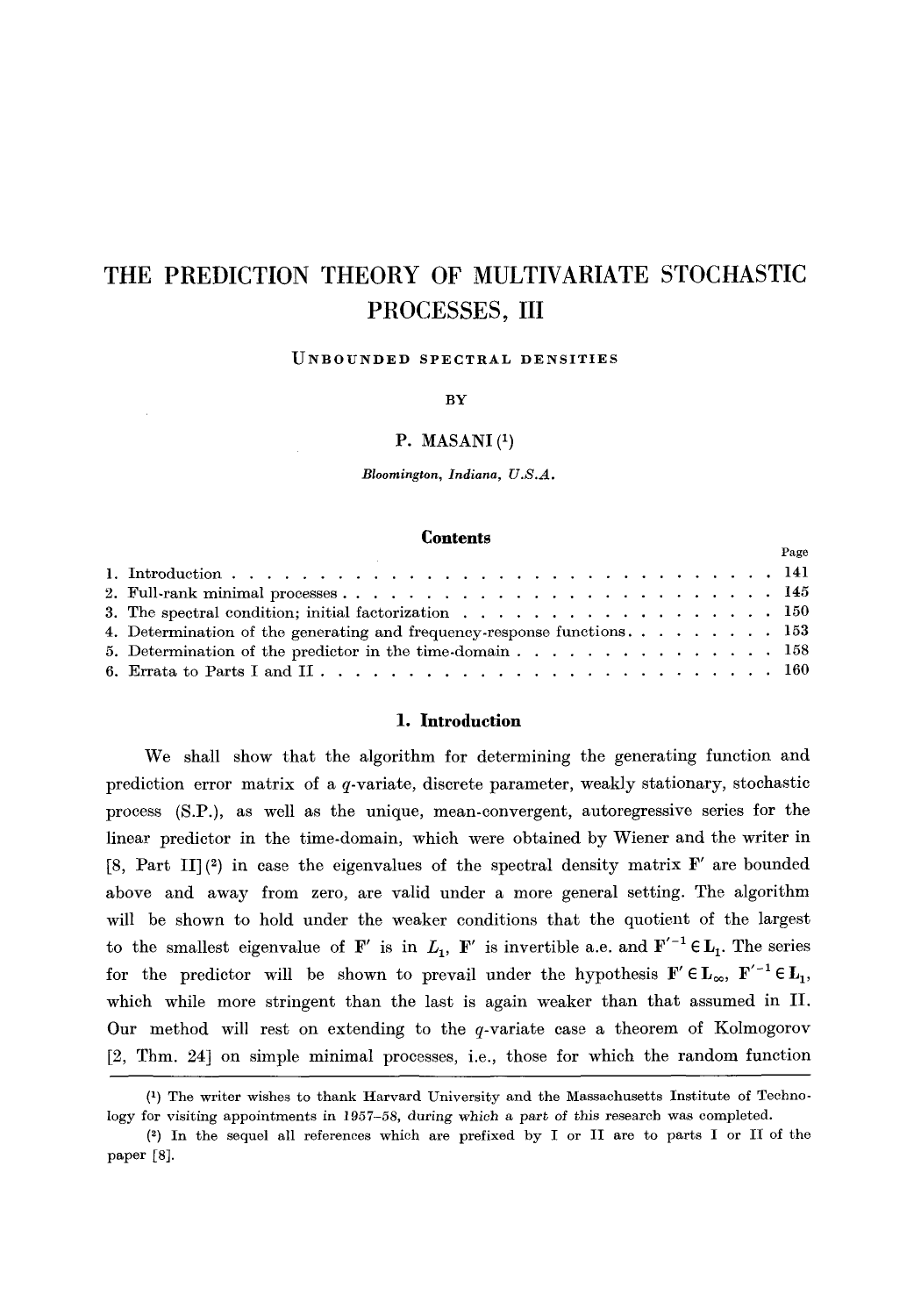at any time is outside the closed subspace spanned by the past and future functions of the process. These results were announced by the writer in [3, 4] along with indications of their proofs. At about the same time Rosanov obtained a similar extension of Kolmogorov's theorem but from a different standpoint  $[6, Thm. 17]$ .

In §2, we shall define a q-variate, *full-rank minimal S.P.*  $(f_n)_{-\infty}^{\infty}$  and the associated *two-sided, normalised, innovation process.* Unlike the ordinary (one-sided)innovation process this is not orthonormal, but we shall show that it is biorthogonal to  $(\mathbf{f}_n)_{-\infty}^{\infty}$ , and that as a consequence the reciprocal of the generating function  $\mathbf{\Phi}$  of  $(f_n)_{-\infty}^{\infty}$  is in  $L_2^{0+}$ , i.e. the entries of the matrix  $\mathbf{\Phi}^{-1}$  are in  $L_2$  and their Fourier series have no negative frequencies. This crucial fact enables us to extend *Kolmogorov's Theorem* to the q-variate case:  $(f_n)_{-\infty}^{\infty}$  is full-rank minimal, if and only if it has a spectral distribution **F** such that **F'** is invertible a.e. and  $\mathbf{F}'^{-1} \in \mathbf{L}_1$ . We shall amplify the proof of this extension sketched in [3], even though Rosanov [6, Thm. 17] has given such an extension in the meantime, because the latter uses a new definition of  $q$ -variate S.P., which while equivalent to ours, results in an appreciably different conceptual framework. (Reasons for adhering to our definition, which is due to Zasuhin [9], as against Rosanov's have already been given in [5,  $\S 5$ ].)

In §3 we shall show that the new *spectral condition*, mentioned in the opening paragraph, allows an *initial factorization of*  $\mathbf{F}'$  into a complex-valued function  $F'_1$ such that  $F'_1$ ,  $1/F'_1 \in L_1$  and a matrix-valued function  $I + M \in L_\infty$  such that  $(I + M)^{-1} \in L_1$ and  $\|M\|_{B} < 1$ , a.e., the subscript B referring to the Banach-norm. This yields a corresponding factorization of the generating function, in terms of which the frequencyresponse function for the process is expressible. Since methods for finding the generating function of a simple S.P. are known, we are left with the problem of determining the generating function of a q-variate process with spectral density of the form  $\mathbf{I} + \mathbf{M}$ , where  $|\mathbf{M}|_B < 1$  a.e. and  $(\mathbf{I} + \mathbf{M})^{-1} \in \mathbf{L}_1$ .

In §4 we shall solve the last problem with the aid of the operator  $\hat{\mathcal{D}}$  defined in terms of **M** as in II, 6.2. But whereas in II  $|\mathcal{D}|_B<1$ , we now have  $|\mathcal{D}|_B\leq 1$ . We shall show, nevertheless, that  $\hat{\mathcal{D}}$  is a strict contraction operator on  $L_2^{0+}$ , that the geometric series  $\sum_{0}^{\infty}(-1)^{k}\mathcal{D}^{k}$  converges strongly on the range of  $J+\mathcal{D}$  (which need not be the whole of  $L_2$ <sup>(1</sup>) and that this yields the same *algorithm for the generating /unction* as was found in II, 6.5, 6.6. As the frequency-response function is expressible in terms of the generating function and its reciprocal, we will have solved the prediction problem in the frequency domain.

<sup>(1)</sup> I being the identity operator on  $\mathbf{L}_{2}$ .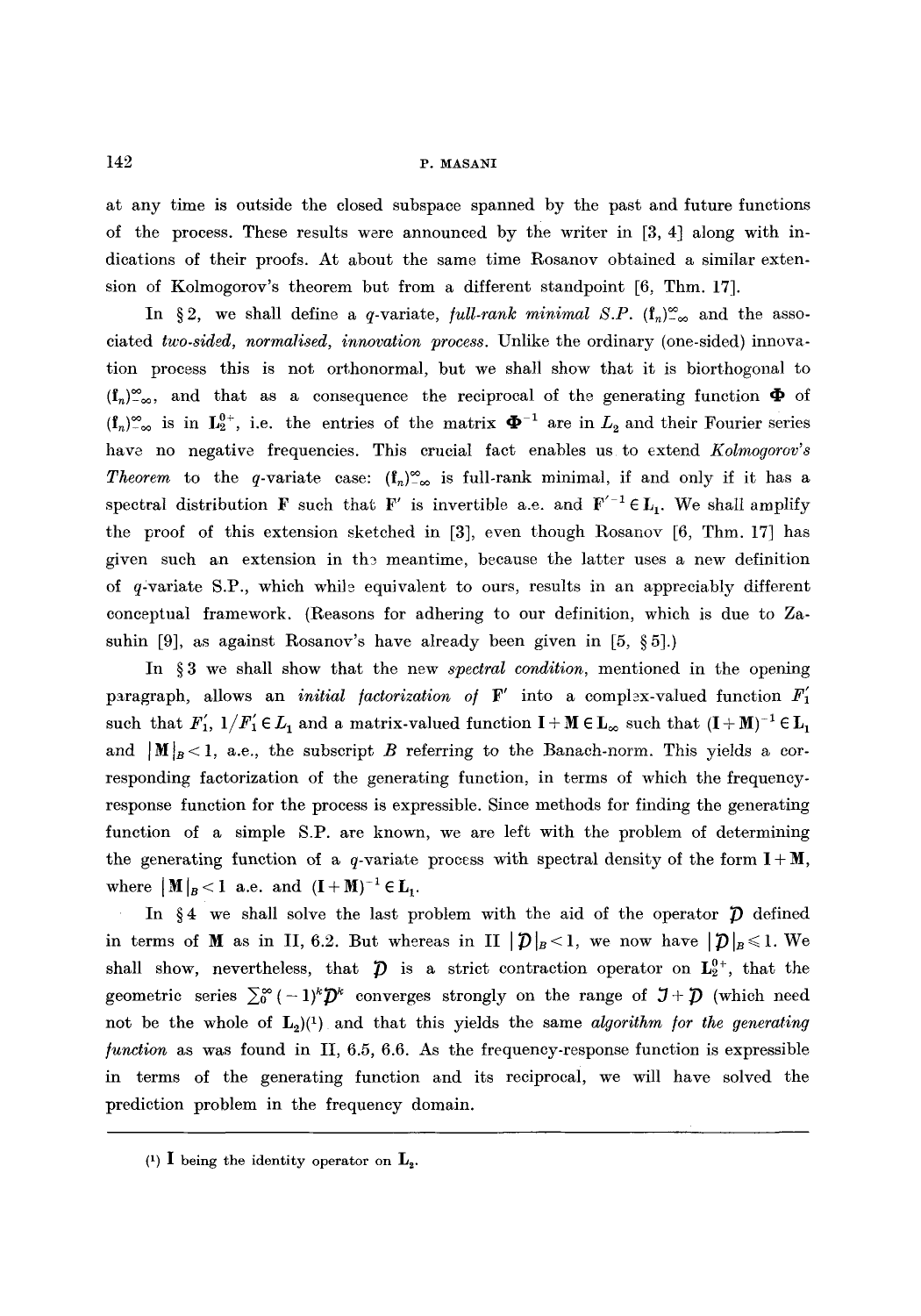Finally, in §5 we shall show that with the stronger condition  $\mathbf{F}' \in \mathbf{L}_{\infty}$  replacing  $F' \in L_1$  above, we can exploit the isomorphism between the temporal and spectral domains to get the mean-convergent, autoregressive series for the *linear predictor in the time domain,* which was given in II, 5.7. To get this series in the univariate case Akutowicz [1, §3] has assumed that the Fourier series of  $\Phi$  and  $\Phi^{-1}$  converge absolutely. Our result, and indeed the weaker one given in II, 5.7, shows that this assumption is unduly restrictive. We shall also express the (one-sided) innovation process as a one-sided moving average of the given process  $(f_n)_{-\infty}^{\infty}$ . Our criterion for this, viz.  $F' \in L_{\infty}$ ,  $F'^{-1} \in L$ , is the same as that given by Wiener-Kallianpur in the univariate case in [7, ch. IV] (unpublished). As stated above the condition  $F^{-1} \in L_1$  is equivalent to  $\mathbf{\Phi}^{-1} \in L_2^{0+}$ , which Akutowicz [1, Thm. 1] has shown to be necessary in the univariate case for the existence of such a moving average, under the assumption  $F' \in L_{\infty}$ . But as remarked in II, § 5 (end) the last assumption seems to be unduly strong, and it would be worth while to try to relax it.

We shall use extensively the theory developed in I, II, and adhere to the notation followed therein. A list of errata to I, II is given in  $\S 6$ . We shall recall here some of this material for ready reference, and state a lemma which we will need.

NOTATION. As in [I, II] bold face letters  $A, B, etc.$  will denote  $q \times q$  matrices with *complex entries*  $a_{i}$ ,  $b_{i}$ , etc. and bold face letters  $\mathbf{F}$ ,  $\mathbf{\Phi}$ , etc. will denote functions whose *values are such matrices. The symbols*  $\tau$ ,  $\Delta$ ,  $^*$ , will be reserved for the trace, determinant and adjoint of matrices.  $\mathbf{A} \mid_B$ ,  $\mathbf{A} \mid_E$  will denote the Banach and Euclidean-norms of **A** [II, 1.1]. The letters C,  $D_+$ ,  $D_-$  will refer to the sets  $|z|=1, |z|<1, 1<|z|\leq \infty$  of the *extended complex plane.* 

We shall be concerned with the sets  $\mathbf{L}_p$  of  $q \times q$  matrix-valued functions  $\mathbf{F}=[f_{ij}]$  on C such that each entry  $f_{ij}$  is in  $L_p$  in the usual sense,  $0 < p \leqslant \infty$ . For  $p\geqslant 1$ ,  $L_p^+$ ,  $L_p^-$ ,  $L_p^-$ ,  $L_p^{0-}$  will denote the subsets of functions in  $L_p$  whose nth Fourier coefficients vanish for  $n \le 0$ ,  $n < 0$ ,  $n \ge 0$ ,  $n > 0$ , respectively. If  $\mathbf{F} \in \mathbf{L}_p$ ,  $p \ge 2$ , and has Fourier coefficients  $A_k$ ,  $-\infty < k < \infty$ , then  $F_+$ ,  $F_{0+}$ ,  $F_{-}$ ,  $F_{0-}$  will denote the functions in  $\mathbf{L}_p^+$ ,  $\mathbf{L}_p^{0+}$ ,  $\mathbf{L}_p^{-}$ ,  $\mathbf{L}_p^{0-}$ , whose nth Fourier coefficients are  $\mathbf{A}_n$ , for  $n>0$ ,  $n\geq 0$ ,  $n<0$ ,  $n\leq 0$  respectively (and zero for the remaining n).  $\mathbf{F}_0$  will denote the constant function with value  $A_0$ .

In  $L_2$  we introduce the Gramian, inner product and norm

$$
\begin{aligned}\n(\boldsymbol{\Phi}, \boldsymbol{\Psi}) &= \frac{1}{2\,\pi} \int_0^{2\pi} \boldsymbol{\Phi} \left( e^{i\theta} \right) \boldsymbol{\Psi}^* \left( e^{i\theta} \right) d\,\theta \\
(\left( \boldsymbol{\Phi}, \boldsymbol{\Psi} \right)) &= \tau \left( \boldsymbol{\Phi}, \boldsymbol{\Psi} \right), \qquad \left\| \boldsymbol{\Phi} \right\| = \gamma \tau \left( \boldsymbol{\Phi}, \boldsymbol{\Phi} \right).\n\end{aligned}\n\tag{1.1}
$$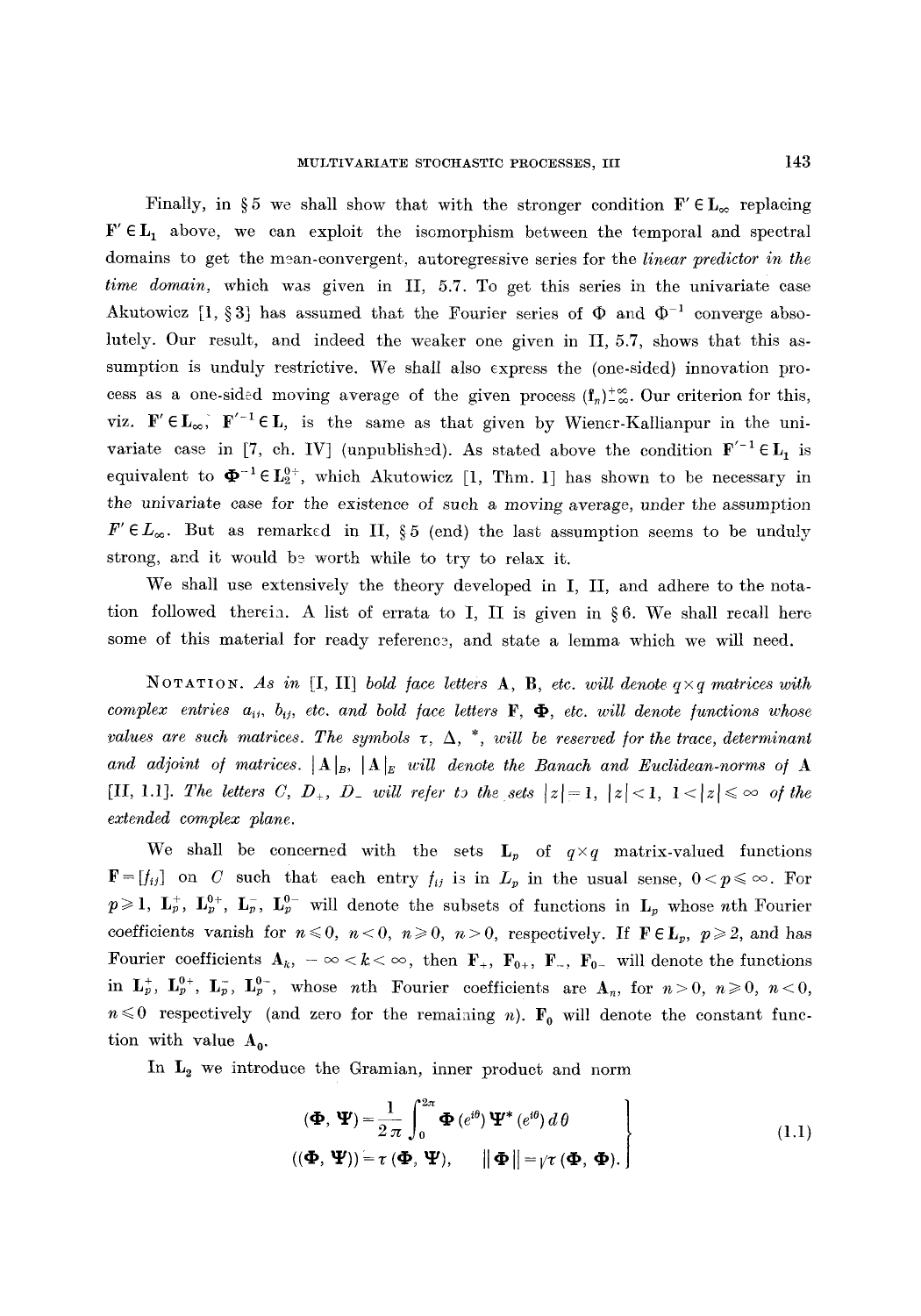We readily infer the following relations, the second of which follows from the Parseval relations II, 1.13:

# 1.2. LEMMA. For  $\Phi$ ,  $\Psi \in L_2$  and  $\mathbf{X} \in L_{\infty}$ ,

$$
(\boldsymbol{\Phi}\mathbf{X},\boldsymbol{\Psi})=(\boldsymbol{\Phi},\boldsymbol{\Psi}\mathbf{X}^*),\quad (\boldsymbol{\Phi}_+,\boldsymbol{\Psi})=(\boldsymbol{\Phi}_+,\boldsymbol{\Psi}_+)=(\boldsymbol{\Phi},\boldsymbol{\Psi}_+).
$$

In I, II we defined a *q-variate, discrete parameter S.P.* as a sequence  $(f_n)_{-\infty}^{\infty}$  of q-dimensional vector-valued functions  $f_n = (f_n^i)_{i=1}^q$  such that each component  $f_n^i$  is  $L_2$  on a probability space  $(\Omega, \mathfrak{B}, P)$ . This definition is germane to all stochastic applications of prediction theory, but is overspecific as far as much of the theory itself is concerned: it suffices, following Zasuhin [9], to treat each  $f_n^i$  as a vector in some (fixed) complex Hilbert space  $\mathcal{H}$ , so that  $f_n$  belongs to the Cartesian product  $\mathcal{H}^q$ . We call  $(f_n)_{-\infty}^{\infty}$  *weakly stationary* in case the Gram matrix

$$
(\mathbf{f}_m, \mathbf{f}_n) = \left[ \begin{matrix} f_m^i, f_n^i \end{matrix} \right] = \mathbf{\Gamma}_{m-n} \tag{1.3}
$$

depends only on  $m-n$ . In this case there exists a unitary operator U on  $\mathcal{H}$  into itself such that  $U^{\prime\prime} f_0^i = f_n^i$ . U is called the *shift operator* of the process. We let

$$
\mathfrak{M}^i_n = \mathfrak{S}(f^i_k)_{k=-\infty}^n, \quad \mathfrak{M}_n = \mathfrak{S}(\mathbf{f}_k)_{k=-\infty}^n, \quad 1 \leq i \leq q, \quad -\infty < n \leq \infty.
$$

The first is the (closed) subspace of  $\mathcal H$  generated by the elements  $f^k$  for  $k \leq n$ ; the second is the corresponding subspace of  $\mathcal{H}^q$  defined similarly except that linear combinations are taken with  $q \times q$  matrix coefficients and the closure with respect to the induced topology in  $\mathcal{H}^q$ , cf. I, 5.6. The *orthogonal projection* ( $\varphi$   $\mathfrak{M}_n$ ) of a vector  $\mathbf{\varphi} = (\varphi^i)_{i=1}^q \in \mathcal{H}^q$  on the subspace  $\mathfrak{M}_n$  is defined as the vector whose ith component is component is the projection  $(\varphi_i \mid \text{clos. } \stackrel{q}{\geq} \mathfrak{M}_n^i)$ , cf. I, 5.8 (a), 5.9.

We call the S.P. *non-deterministic* if  $m_n+m_{n+1}$ , and *regular* if  $(f_0 \mid m_{-n})\to 0$  as  $n \rightarrow \infty$ . In the non-deterministic case

$$
g_n = f_n - (f_n \mid \mathfrak{M}_{n-1}) + 0. \tag{1.4}
$$

We call  $G = (g_0, g_0)$  the *prediction error matrix* for lag 1, and say that the S.P. has *full rank* in case  $\Delta G > 0$ .

On taking the spectral resolution of the shift operator  $U$  we get a bounded, non-decreasing, right continuous,  $q \times q$  matrix-valued function F on [0, 2 $\pi$ ] such that  $\mathbf{F}(0) = 0$  and

$$
\mathbf{\Gamma}_n = \frac{1}{2 \pi} \int_0^{2\pi} e^{-ni\theta} \, d\,\mathbf{F}(\theta).
$$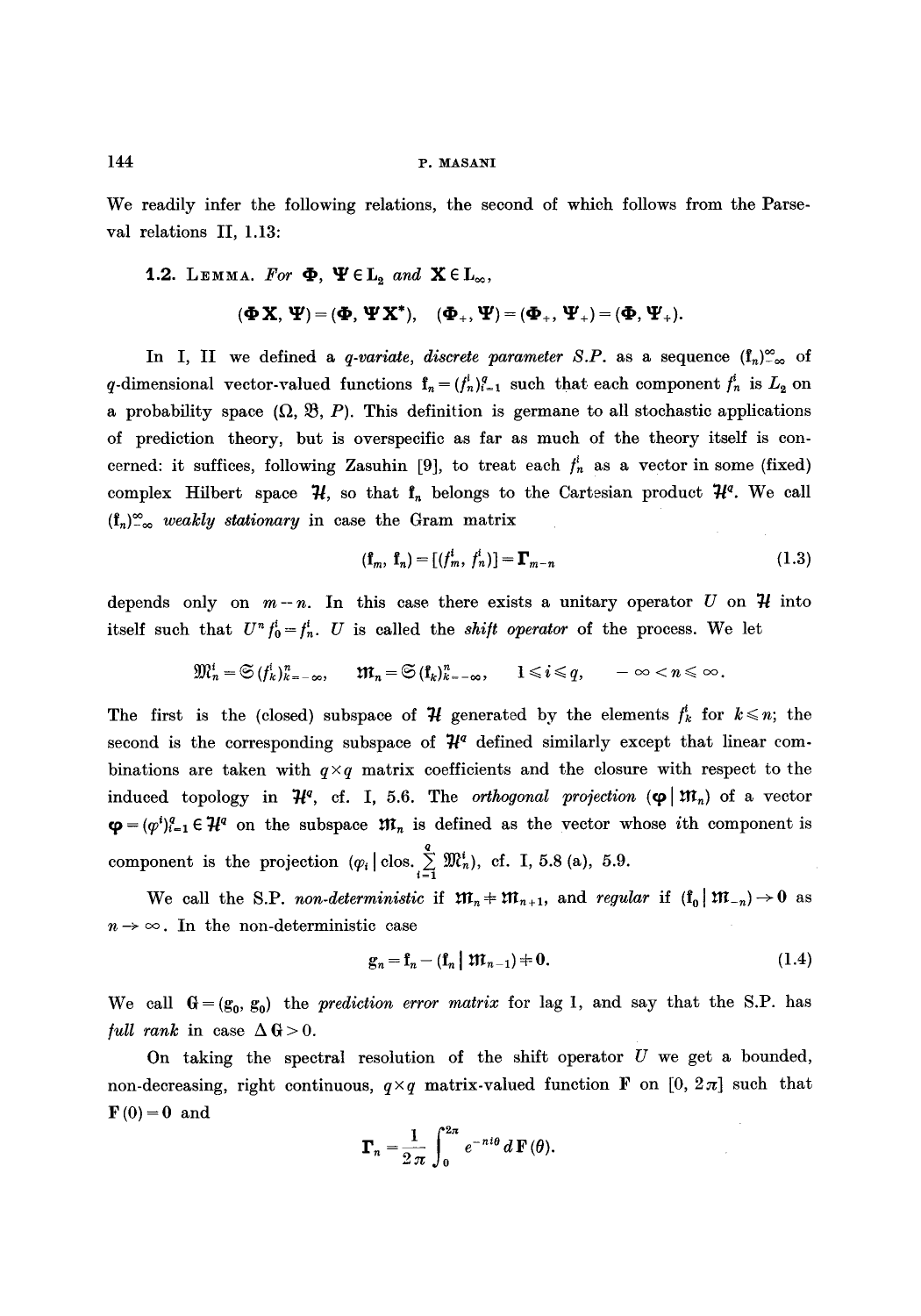The corresponding function on C, also denoted by F, is called the *spectral distribution*  of the S.P. We know [I, 7.12] that  $(f_n)_{-\infty}^{\infty}$  is regular and of full-rank, if and only if **F** is absolutely continuous and log  $\Delta \mathbf{F}' \in L_1$ . For such processes, we define the space  $\mathbf{L}_{2,F}$  as comprising all functions  $\boldsymbol{\Phi}$  on C such that  $\boldsymbol{\Phi} \mathbf{F}' \boldsymbol{\Phi}^* \in \mathbf{L}_1$ . The structure of this space is governed by the Gramian, inner product and norm:

$$
(\mathbf{\Phi}, \mathbf{\Psi})_F = \frac{1}{2\pi} \int_0^{2\pi} \mathbf{\Phi}(e^{i\theta}) \mathbf{F}'(e^{i\theta}) \mathbf{\Psi}^*(e^{i\theta}) d\theta,
$$
  

$$
((\mathbf{\Phi}, \mathbf{\Psi}))_F = \tau (\mathbf{\Phi}, \mathbf{\Psi})_F, \qquad ||\mathbf{\Phi}||_F = \gamma \tau (\mathbf{\Phi}, \mathbf{\Phi})_F.
$$
 (1.5)

In terms of this structure the space  $\mathbf{L}_{2,F}$  is isomorphic to  $\mathfrak{M}_{\infty}$ , as shown in II, 4.10.

# **2. Full-rank minimal processes**

In this section we shall extend to the q-variate case the spectral characterization of simple minimal sequences due to Kolmogorov [2, Thm. 24]. Our approach [3] will differ from Kolmogorov's in that we shall lean on the Wold-Zasuhin decomposition rather than on results on subordinate sequences.

**2.1.** DEFINITION. We shall call a q-ple stationary process  $(f_n)_{-\infty}^{\infty}$  minimal, *if and only if for some n,*  $f_n \notin \mathfrak{M}'_n$ *, where*  $\mathfrak{M}'_n = \mathfrak{S}(f_k)_{k+n}$ *.* 

From the stationarity property it follows that the relation given in 2.1 holds for a single  $n$  only if it holds for all  $n$ . Hence for a minimal process

$$
\boldsymbol{\varphi}_n = \mathbf{f}_n - (\mathbf{f}_n \mid \mathfrak{M}'_n) \doteq 0, \qquad -\infty < n < \infty. \tag{2.2}
$$

We shall call the functions  $\varphi_n$  the *two-sided innovations* of the  $f_n$ -process. Unlike the ordinary (one-sided) innovation functions  $g_n$ , they do not form an orthogonal set, but we still have

$$
\mathbf{\varphi}_n = U^n \, \mathbf{\varphi}_0, \qquad (\mathbf{\varphi}_n, \, \mathbf{\varphi}_n) = (\mathbf{\varphi}_0, \, \mathbf{\varphi}_0) \tag{2.3}
$$

where U is the shift operator of  $(f_n)_{-\infty}^{\infty}$ .

**2.4.** DEFINITION. We shall call  $(f_n)_{-\infty}^{\infty}$  a full-rank minimal process, *if and only if the Gramian*  $(\varphi_0, \varphi_0)$  *is positive definite, i.e.,*  $\Delta (\varphi_0, \varphi_0) > 0$ .

Since  $\mathfrak{M}_{n-1}\subseteq \mathfrak{M}'_n$  it follows readily that  $(g_n, g_n)\succ(\varphi_n, \varphi_n)(1)$ , cf. I, 5.10 (b); whence we get:

<sup>(1)</sup>  $A > B$  means that  $A - B$  is non-negative hermitian.

 $9\dagger - 60173032$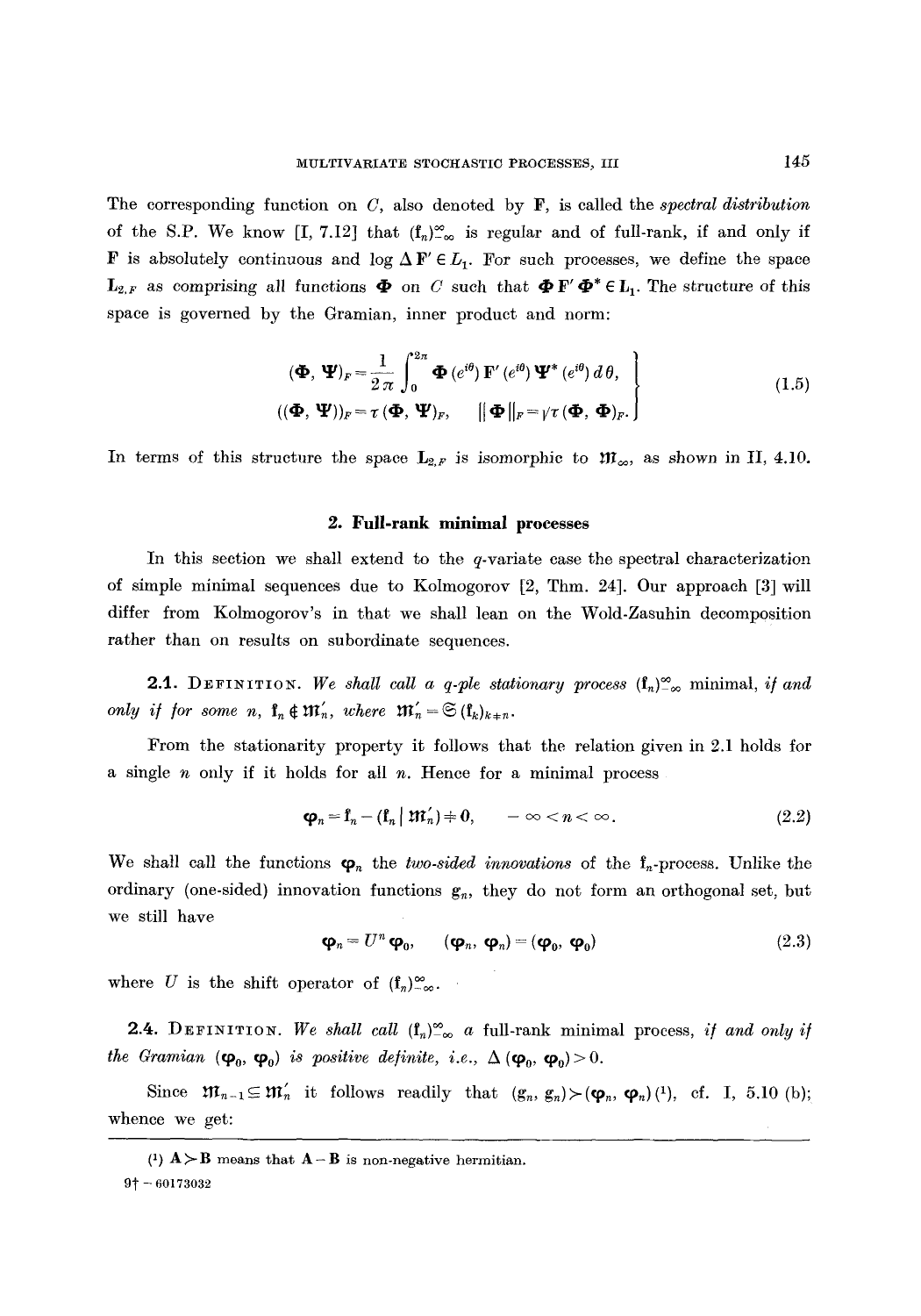2.5. LEMMA. *A minimal S.P. is non-deterministic; a /ull-rank minimal S.P. is non-deterministic and of full-rank.* 

We shall "normalise" the two-sided innovations as follows $(1)$ :

**2.6.** DEFINITION. Let  $(f_n)_{-\infty}^{\infty}$  be full-rank minimal, and let, cf.  $(2.2)$ ,

$$
\boldsymbol{\psi}_n = (\boldsymbol{\varphi}_0, \; \boldsymbol{\varphi}_0)^{-1} \; \boldsymbol{\varphi}_n,
$$

*We shall call*  $(\psi_n)_{-\infty}^{\infty}$  the normalised two-sided innovation process of  $(f_n)_{-\infty}^{\infty}$ .

The following lemma gives the basic properties of this process:

**2.7.** LEMMMA. Let  $(f_n)_{-\infty}^{\infty}$  be a minimal, full-rank process, and let  $(\psi_n)_{-\infty}^{\infty}$  be its *normalised two-sided innovation process. Then* 

- (a) the sequences  $(\psi_n)_{-\infty}^{\infty}$ ,  $(f_n)_{-\infty}^{\infty}$  are biorthogonal, i.e.,  $(\psi_m, f_n) = \delta_{mn} I;$
- (b)  $\psi_n = \sum_{k=0}^{\infty} D_k^* h_{n+k}$

*where*  $(h_n)_{-\infty}^{\infty}$  *is the normalised (one-sided) innovation process of*  $(f_n)_{-\infty}^{\infty}$  *cf.* [I, 6.12], *and*  $D_k$  is the k-th Taylor coefficient of the reciprocal  $\mathbf{\Phi}_+^{-1}$  of the inner holomorphic extension  $\mathbf{\Phi}_{+}$  of its generating function  $\mathbf{\Phi}_{+}$  cf. [II, 2.6](2);

(c)  $\Phi^{-1} \in L_2^{0+}$ .

*Proof.* (a) Write A for  $(\varphi_0, \varphi_0)^{-1}$  and P for the projection on  $\mathfrak{M}_{\infty}$  onto  $\mathfrak{m}_{\infty} \cap (\mathfrak{m}'_0)^{\perp}$ , so that  $\varphi_0 = P f_0$ . Then

$$
(\boldsymbol{\psi}_0, \mathbf{f}_0) = (\mathbf{A} \, \boldsymbol{\varphi}_0, \mathbf{f}_0) = \mathbf{A} \, (P \, \mathbf{f}_0, \mathbf{f}_0) = \mathbf{A} \, (\boldsymbol{\varphi}_0, \, \boldsymbol{\varphi}_0) = \mathbf{I}.\tag{1}
$$

Also for  $n+0$ ,  $f_0 \in \mathfrak{M}'_n \perp \psi_n$ ; hence

$$
(\mathbf{\psi}_n, \mathbf{f}_0) = \mathbf{0}.\tag{2}
$$

Applying the shift operator  $U^k$  in (1) and (2) we get (a).

<sup>(1)</sup> This normalization, which differs from that adopted by Kolmogor0v, is chosen so that the resulting process  $(\psi_n)_{-\infty}^{\infty}$  may have spectral density  $F'^{-1}$ , where **F** is the spectral distribution of  $(\mathbf{f}_n)_{-\infty}^{\infty}$ , cf. Cor. 2.9 below.

<sup>(2)</sup> In view of the first and last equalities in II (2.5) it follows that  $\mathbf{\Phi}_{+}^{-1}$  is holomorphic on the disk  $D_+$ .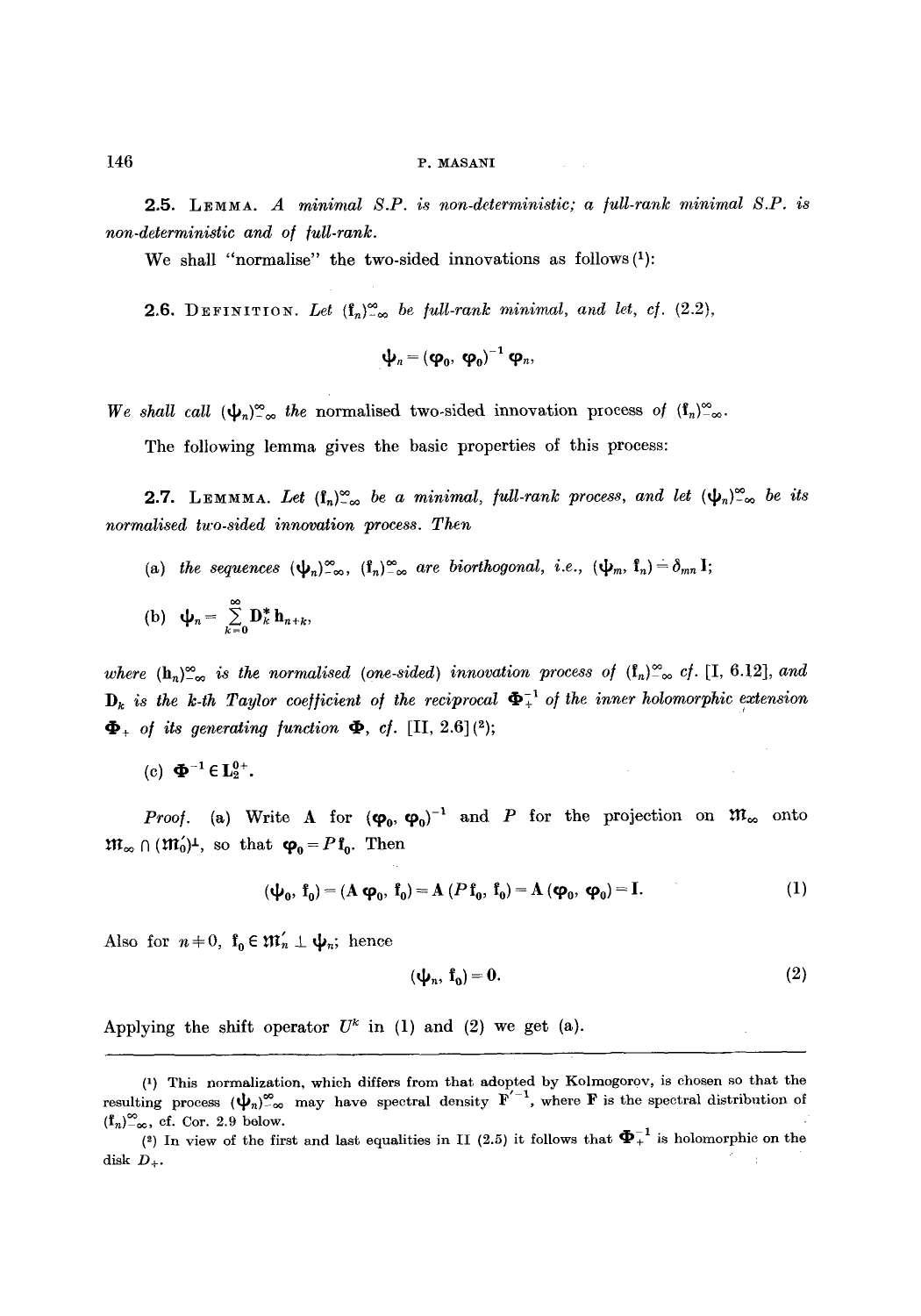(b) Since  $\psi_0 \perp m'_0 \supseteq m_n$  for  $n < 0$ , therefore

$$
\varphi_0 \perp \bigcap_{n < 0} \mathfrak{M}_n = \mathfrak{M}_{-\infty}.\tag{3}
$$

It follows that  $\psi_0 \in \mathfrak{S}(\mathbf{h}_k)_{-\infty}^{\infty}$  for obviously  $\psi_0 \in \mathfrak{M}_{\infty}$ , and by I, 6.10 (b)

$$
\mathfrak{M}_{\infty}=\mathfrak{M}_{-\infty}^{\infty}+\mathfrak{S}\left(\mathbf{h}_{k}\right)_{-\infty}^{\infty},\qquad \mathfrak{M}_{-\infty}\perp\mathfrak{S}\left(\mathbf{h}_{k}\right)_{-\infty}^{\infty}.
$$

Actually  $\psi_0 \in \mathfrak{S}(\mathbf{h}_k)_{k=0}^{\infty}$ , since for  $k < 0$ ,  $\mathbf{h}_k \in \mathfrak{M}_{-1} \subseteq \mathfrak{M}_0' \perp \psi_0$ . Hence

$$
\Psi_0 = \sum_{k=0}^{\infty} \mathbf{A}_k \, \mathbf{h}_k, \qquad \sum_{k=0}^{\infty} |\mathbf{A}_k|_E^2 < \infty.
$$
 (4)

Now by 1, 6.11 (a), 6.12

$$
\mathbf{f}_n = \sum_{k=0}^{\infty} \mathbf{C}_k \, \mathbf{h}_{n-k} + \mathbf{v}_n,
$$

where  $v_n \in \mathfrak{m}_{-\infty}$ . Hence by (3) and (4)

$$
(\mathbf{\psi}_0, \mathbf{f}_n) = \left(\sum_{j=0}^{\infty} \mathbf{A}_j \mathbf{h}_j, \sum_{k=0}^{\infty} \mathbf{C}_k \mathbf{h}_{n-k}\right) = \sum_{j=0}^{n} \mathbf{A}_j \mathbf{C}_{n-j}^*.
$$

$$
\sum_{j=0}^{n} \mathbf{A}_j \mathbf{C}_{n-j}^* = \delta_{n0} \mathbf{I}.
$$
(5)

Hence by  $(a)$ 

But by II, 2.6,  $\boldsymbol{\Phi} = \sum_{k=0}^{\infty} \mathbf{C}_k e^{kt\theta}$ ; hence

$$
\sum_{k=0}^{\infty} \mathbf{C}_{n-k} \, \mathbf{D}_k = \delta_{n0} \, \mathbf{I}.
$$

Taking the adjoint, and comparing with (5) we see by a simple inductive argument that  $A_j = D_j^*$ . On applying  $U^n$  to both sides of (4) we now get (b).

(c) It follows from (b) and (4) that  $\sum_{n=0}^{\infty} |D_k|^2 \leq \infty$ . Each entry of the matrixfunction  $\mathbf{\Phi}_{+}^{-1}$  is therefore in the Hardy class  $H_2$  on  $D_+$ , and hence its radial limit is in  $L_2^{0+}$ . This means that each entry of  $\Phi^{-1}$  is in  $L_2^{0+}$ , i.e.,  $\Phi^{-1} \in L_2^{0+}$ . (Q.E.D.)

We are now ready to give the spectral criterion for full-rank minimality:

**2.8.** THEOREM. Let  $(f_n)_{-\infty}^{\infty}$  be a q-ple stationary S.P. with spectral distribution **F**. *Then*  $(f_n)_{-\infty}^{\infty}$  *is full-rank minimal, if and only if* **F**' *is invertible a.e. on C, and*  $F'^{-1} \in L_1$ .

*Proof.* Let  $(f_n)_{\infty}^{\infty}$  be full-rank minimal. Then by 2.5 it is non-deterministic and of full rank. Hence by I, 7.10  $\Delta F' \pm 0$ , a.e., and therefore  $F'^{-1}$  is defined a.e. Since by 2.7 (c),  $\mathbf{\Phi}^{-1} \in \mathbf{L}_2$ , it follows that  $\mathbf{F}'^{-1} = (\mathbf{\Phi}^*)^{-1} \mathbf{\Phi}^{-1} \in \mathbf{L}_1$ .

10-60173032. *Acta mathematica*. 104. Imprimé le 23 septembre 1960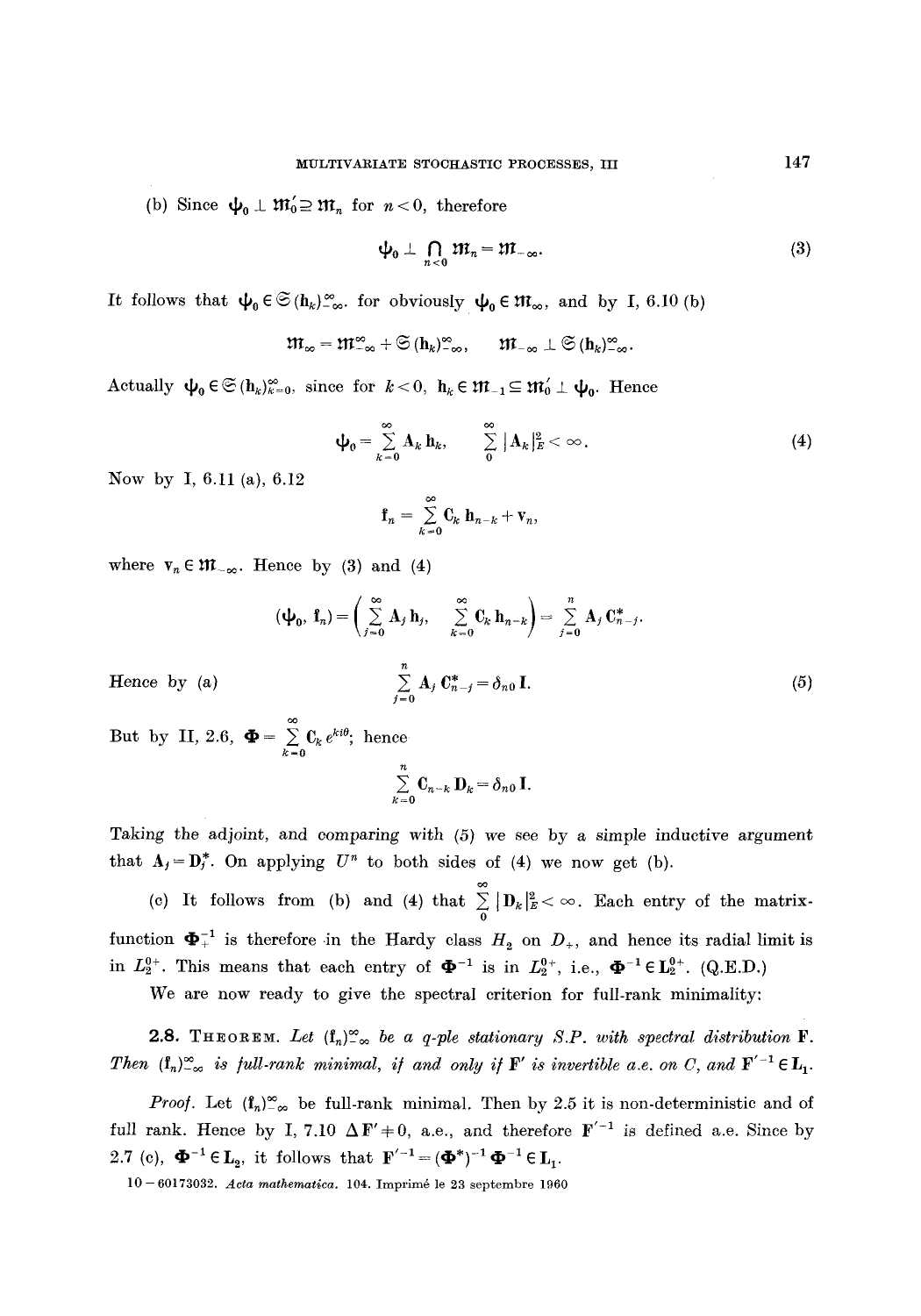Next, suppose that  $\mathbf{F}'^{-1} \in \mathbf{L}_1$ . Then by I, 3.7 (e),  $1/\Delta \mathbf{F}' \in L_{1/q}$ . Likewise  $\Delta \mathbf{F}' \in L_{1/q}$ , since  $F' \in L_1$ . The inequality

$$
|\log \Delta \mathbf{F}'| = q |\log \sqrt[p]{\Delta \mathbf{F}'}| \leq q \max \left( \sqrt[p]{\Delta \mathbf{F}'}, \frac{1}{\frac{q}{\gamma \Delta \mathbf{F}'}} \right)
$$

now shows that  $\log \Delta F \in L_1$ . Hence by I, 7.10,  $(f_n)_{-\infty}^{\infty}$  is non-deterministic and of full-rank. We therefore have the Wold-Zasuhin decomposition

$$
\mathbf{f}_n = \mathbf{u}_n + \mathbf{v}_n = \sum_{k=0}^{\infty} \mathbf{C}_k \, \mathbf{h}_{n-k} + \mathbf{v}_n, \tag{1}
$$

where  $v_n \in \mathfrak{M}_{-\infty}$  and  $(u_n)_{-\infty}^{\infty}$  is regular of full-rank with spectral density

$$
\mathbf{F}'_u = \mathbf{F}' = \mathbf{\Phi} \mathbf{\Phi}^*,\tag{2}
$$

cf. I, 6.12 and 7.11.

Now let  $\mathfrak{r}_n = \mathfrak{S}(\mathbf{u}_k)_{k=-\infty}^n$ ,  $\mathfrak{r}_\infty = \mathfrak{S}(\mathbf{u}_k)_{k=-\infty}^\infty$ . By II, 4.10 there is an isomorphism on  $\mathfrak{X}_{\infty}$  onto  $L_{2,F_u}$  such that to  $\mathbf{u}_k$  corresponds  $e^{-kt\theta}$ , and if to  $\mathbf{X}_1, \mathbf{X}_2 \in \mathfrak{X}_{\infty}$  correspond  $\mathbf{X}_1, \mathbf{X}_2 \in \mathbf{L}_{2,F_n}$ , then (cf. (2))

$$
\left(\mathbf{\chi}_{1},\,\mathbf{\chi}_{2}\right)=\frac{1}{2\,\pi}\,\int_{0}^{2\pi}\,\mathbf{X}_{1}\left(e^{i\theta}\right)\,\mathbf{F}'\left(e^{i\theta}\right)\,\mathbf{X}_{2}^{*}\left(e^{i\theta}\right)\,d\,\theta.\tag{3}
$$

Now  $\mathbf{F}'^{-1} \in \mathbf{L}_{2,F_n}$ , since  $\mathbf{F}'^{-1} \mathbf{F}'_u (\mathbf{F}'^{-1})^* = \mathbf{F}'^{-1} \in \mathbf{L}_1$ . Hence if  $\boldsymbol{\chi}$  is the function in  $\mathfrak{N}_{\infty}$  corresponding to  $\mathbf{F}'^{-1}$ , then by (3)

$$
(\chi, \chi) = \frac{1}{2 \pi} \int_0^{2\pi} \mathbf{F}'^{-1} (e^{i\theta}) \mathbf{F}' (e^{i\theta}) \{ \mathbf{F}'^{-1} (e^{i\theta}) \}^* d\theta = \frac{1}{2 \pi} \int_0^{2\pi} \mathbf{F}'^{-1} (e^{i\theta}) d\theta, \tag{4}
$$

$$
(\chi, u_n) = \frac{1}{2 \pi} \int_0^{2\pi} \mathbf{F}'^{-1} (e^{i\theta}) \mathbf{F}' (e^{i\theta}) e^{ni\theta} d\theta = \delta_{n0} \mathbf{I}.
$$
 (5)

Since  $\chi \in \mathfrak{R}_{\infty} \subseteq \mathfrak{S}(\mathfrak{h}_{k})^{\infty}_{-\infty}$ ,  $v_{n} \in \mathfrak{M}_{-\infty}$ ,  $\mathfrak{S}(\mathfrak{h}_{k})^{\infty}_{-\infty} \perp \mathfrak{M}_{-\infty}$ , it follows from (1) and (5) that

$$
(\boldsymbol{\chi},\ \mathbf{f}_n)=(\boldsymbol{\chi},\ \mathbf{u}_n)+(\boldsymbol{\chi},\ \mathbf{v}_n)=\delta_{n\mathbf{0}}\ \mathbf{I}.
$$

Thus  $\chi \perp f_n$ , for  $n+0$ ; therefore  $\chi \perp \mathfrak{M}'_0 = \mathfrak{S}(f_k)_{k+0}$ . But obviously  $\chi \in \mathfrak{M}_{\infty}$ , since  $\mathfrak{m}_{\infty} \subseteq \mathfrak{m}_{\infty}$ . Also  $\chi + 0$ , since by (4)  $(\chi, \chi)$  is positive definite. Thus  $\mathfrak{m}'_0 + \mathfrak{m}_{\infty}$ , which means that  $f_0 \notin \mathfrak{M}'_0$ , i.e.,  $(f_n)_{-\infty}^{\infty}$  is a minimal S.P.

That  $(f_n)_{-\infty}^{\infty}$  is full-rank minimal depends on the easily established relation

$$
\mathfrak{M}_{\infty} = \mathfrak{M}'_{0} + \mathfrak{S}(\mathbf{\varphi}_{0}), \qquad \mathbf{\varphi}_{0} \perp \mathfrak{M}'_{0}.
$$
 (6)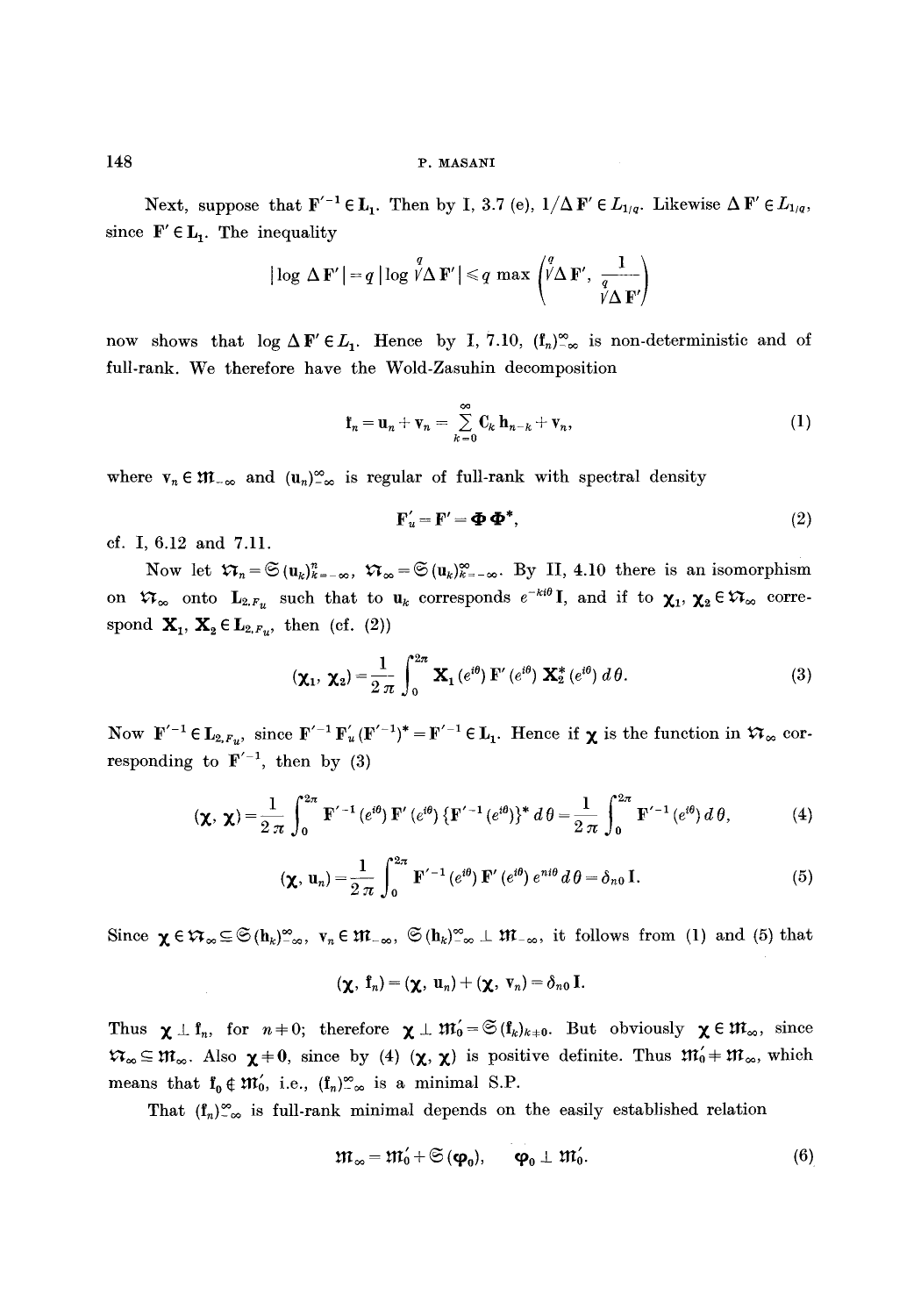For since  $\chi \in \mathfrak{M}_{\infty}$  and  $\chi \perp \mathfrak{M}'_0$ , it follows from (6) that  $\chi \in \mathfrak{S}(\varphi_0)$ , i.e.,  $\chi = A\varphi_0$ . Hence

$$
(\chi, \chi) = A (\phi_0, \phi_0) A^*.
$$

Since by (4)  $\Delta(\chi, \chi) > 0$ , it follows that  $\Delta(\phi_0, \phi_0) > 0$ , i.e.,  $(f_n)_{-\infty}^{\infty}$  is full-rank minimal. (Q.E.D.)

**2.9.** COROLLARY. If  $(f_n)_{-\infty}^{\infty}$  is a full-rank minimal process with spectral distribu*tion*  $\mathbf{F}$ , then  $\mathbf{F}'^{-1}$  is the spectral density of its normalised two-sided innovation process  $(\mathbf{\psi}_n)_{-\infty}^{\infty}$  (cf. 2.2, 2.6), *which is a regular process of full-rank; moreover* 

$$
\left\{\frac{1}{2\,\pi}\,\int_0^{2\pi}\,\mathbf{F}'^{-1}\left(e^{i\theta}\right)d\,\theta\right\}^{-1}=(\mathbf{\varphi}_0,\,\mathbf{\varphi}_0),
$$

*where*  $\varphi_0$  *is as in* (2.2).

*Proof.* By 2.7 (b)  
\n
$$
(\mathbf{\psi}_n, \mathbf{\psi}_0) = \left( \sum_{k=0}^{\infty} \mathbf{D}_k^* \mathbf{h}_{n+k}, \sum_{k=0}^{\infty} \mathbf{D}_k^* \mathbf{h}_k \right) = \sum_{k=\max\{-n,0\}}^{\infty} \mathbf{D}_k^* \mathbf{D}_{k+n}.
$$

In this  $D_k$  is the kth Fourier coefficient of the reciprocal  $\mathbf{\Phi}^{-1}$  of the generating function of  $(f_n)_{-\infty}^{\infty}$ . Since the kth coefficient of  $(\mathbf{\Phi}^{-1})^*$  is  $\mathbf{D}_{-k}^*$ , it follows readily that the last sum is the *n*th Fourier coefficient of  $(\mathbf{\Phi}^{-1})^* \mathbf{\Phi}^{-1}$ , i.e., of  $\mathbf{F}'^{-1}$ . The  $\mathbf{\psi}_n$ -process thus has spectral density  $F^{-1}$ .

By 2.5  $(f_n)_{-\infty}^{\infty}$  is non-deterministic and of full-rank. Therefore by I, 7.10 log  $\Delta \mathbf{F}' \in L_1$ . Hence log  $\Delta \mathbf{F}'^{-1} \in L_1$ . It follows by I, 7.12 that  $(\psi_n)_{-\infty}^{\infty}$  is a regular process of full-rank. Finally,

$$
\frac{1}{2\,\pi}\,\int_0^{2\pi}\,F'^{-1}\!\left(e^{i\theta}\right)d\,\theta=(\psi_0,\;\psi_0)\!=\!(\phi_0,\;\phi_0)^{-1},
$$

in view of 2.6. (Q.E.D.)

We conclude this section with the following obvious consequence of  $2.7$  (c) and the Convolution Rule I, 3.9 (d):

**2.10.** COROLLARY. If  $(f_n)_{-\infty}^{\infty}$  is a regular, full-rank minimal process with spectral *density* **F'** and generating function  $\Phi$ , and for  $\nu > 0$ ,

$$
\mathbf{Y}_{\nu}\left(e^{i\theta}\right)=[e^{-\nu i\theta}\mathbf{\Phi}\left(e^{i\theta}\right)]_{0+}\mathbf{\Phi}^{-1}\left(e^{i\theta}\right),
$$

*then*  $Y_r \n\t\in L_1^{0+}$  *and its k-th Fourier coefficient is given by*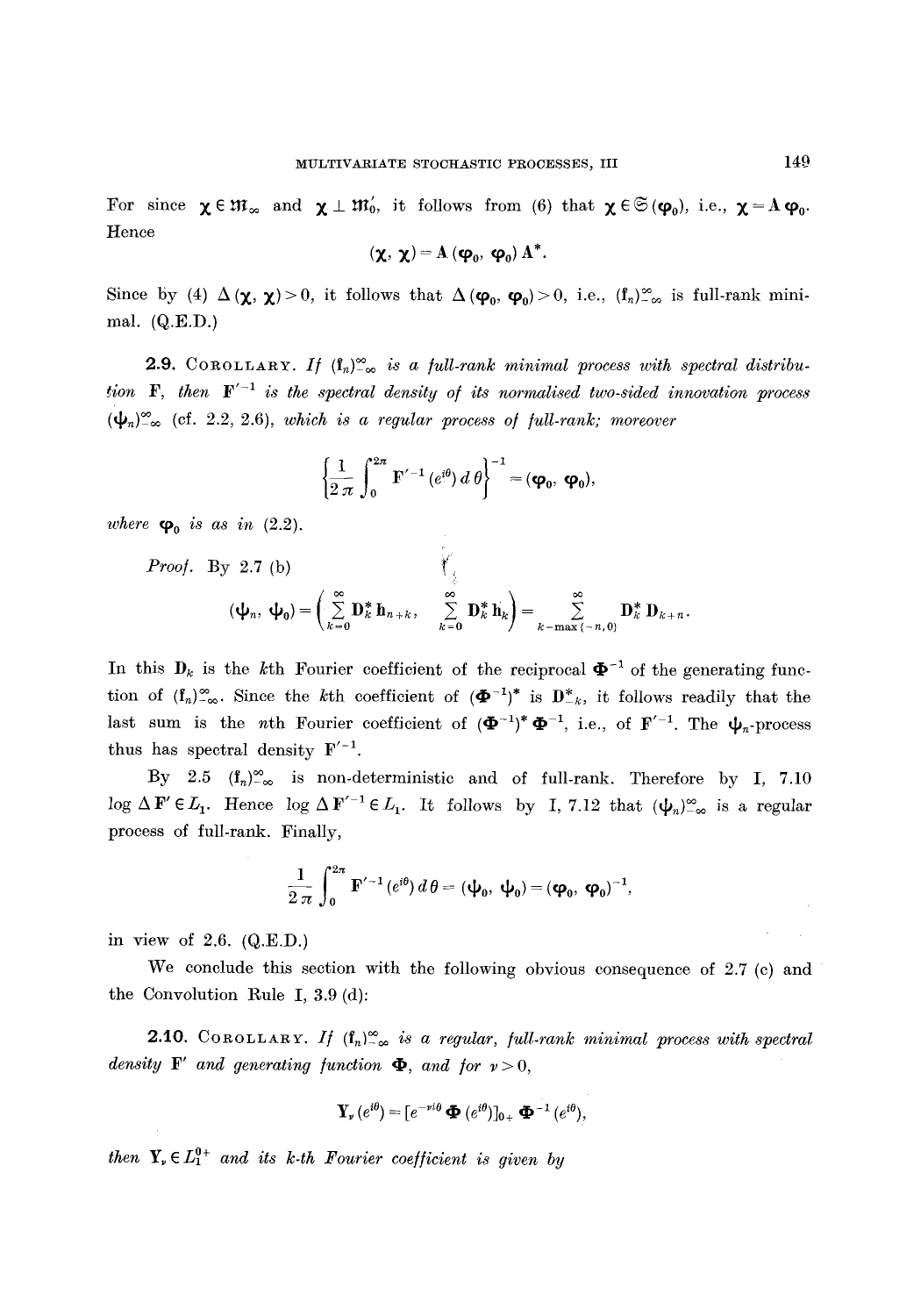$$
\mathbf{E}_{\nu k} = \sum_{n=0}^{k} \mathbf{C}_{\nu+n} \mathbf{D}_{k-n},
$$

*where*  $C_k$ ,  $D_k$  *are the k-th Fourier coefficients of*  $\Phi$ ,  $\Phi^{-1}$ .

Y<sub>v</sub> corresponds in the frequency domain to the linear predictor  $\hat{f}_v = (f_v | \mathfrak{M}_0)$  in the time-domain under the isomorphism between  $\mathfrak{m}_{\infty}$  and  $L_{2,F}$ , cf. II, 4.11. It is therefore the */requency-response* or *trans/er-/unction* of the S.P. for lag v (cf. II, 5.8 et seq.). The corollary shows that the Fourier series of this function can be derived from those of the generating function and its reciprocal. Two problems now arise:

- (1) To obtain the generating function from the spectral density matrix F'.
- (2) To find out if the Fourier coefficients  $E_{\nu k}$  of  $Y_{\nu}$  can be used to get the predictor  $\hat{\mathbf{f}}_r$  in the time-domain.

Both problems were solved in II under the Boundedness Condition II, 5.1. In  $§4$  we shall solve problem (1) under the weaker conditions 3.1. In §5 we shall solve problem (2) under conditions, which though more stringent than 3.1 are weaker than II, 5.1.

#### **3. The spectral assumption; initial factorization**

To use the  $\hat{p}$  operator mentioned in §1, it is necessary to factor the spectral density in the form  $\mathbf{F}'=F'_1\tilde{\mathbf{F}}'$ , where  $F'_1$  is complex-valued and in  $L_1$ ,  $\tilde{\mathbf{F}}'\in\mathbf{L}_{\infty}$ , and  $1/F'_1 \in L_1$ ,  $\tilde{F}'^{-1} \in L_1$ . The conditions on the reciprocals are required in order that we may utilize the preceding results on minimal processes  $(\S 2)$ . To be able to carry out such a factorization we have to make the following assumption regarding  $\mathbf{F}'$ :

**3.1.** ASSUMPTION. Our q-ple regular full-rank process  $(f_n)_{-\infty}^{\infty}$  has a spectral den*sity F' such that* 

- (i)  $\mathbf{F}'^{-1} \in \mathbf{L}_1$  *on C*,
- (ii) *if*  $\lambda(e^{i\theta})$ ,  $\mu(e^{i\theta})$  are the smallest and largest eigenvalues of  $\mathbf{F}'(e^{i\theta})$ , then  $\mu/\lambda \in L_1$  on C.

Now suppose that F',  $F'^{-1} \in L_2$ . Then obviously F',  $F'^{-1} \in L_1$ . Since for any  $\theta$ , the trace of  $\mathbf{F}'(e^{i\theta})$  is equal to the sum of its eigenvalues and similarly for  $\mathbf{F}'^{-1}$ , we will have, cf. II,  $1.9$  (c),

$$
0\leqslant\mu\leqslant\tau\left(\mathbf{F}'\right)\in L_{2},\qquad0\leqslant1/\lambda\leqslant\tau\left(\mathbf{F}'^{-1}\right)\in L_{2},
$$

and therefore  $\mu/\lambda \in L_1$ . Thus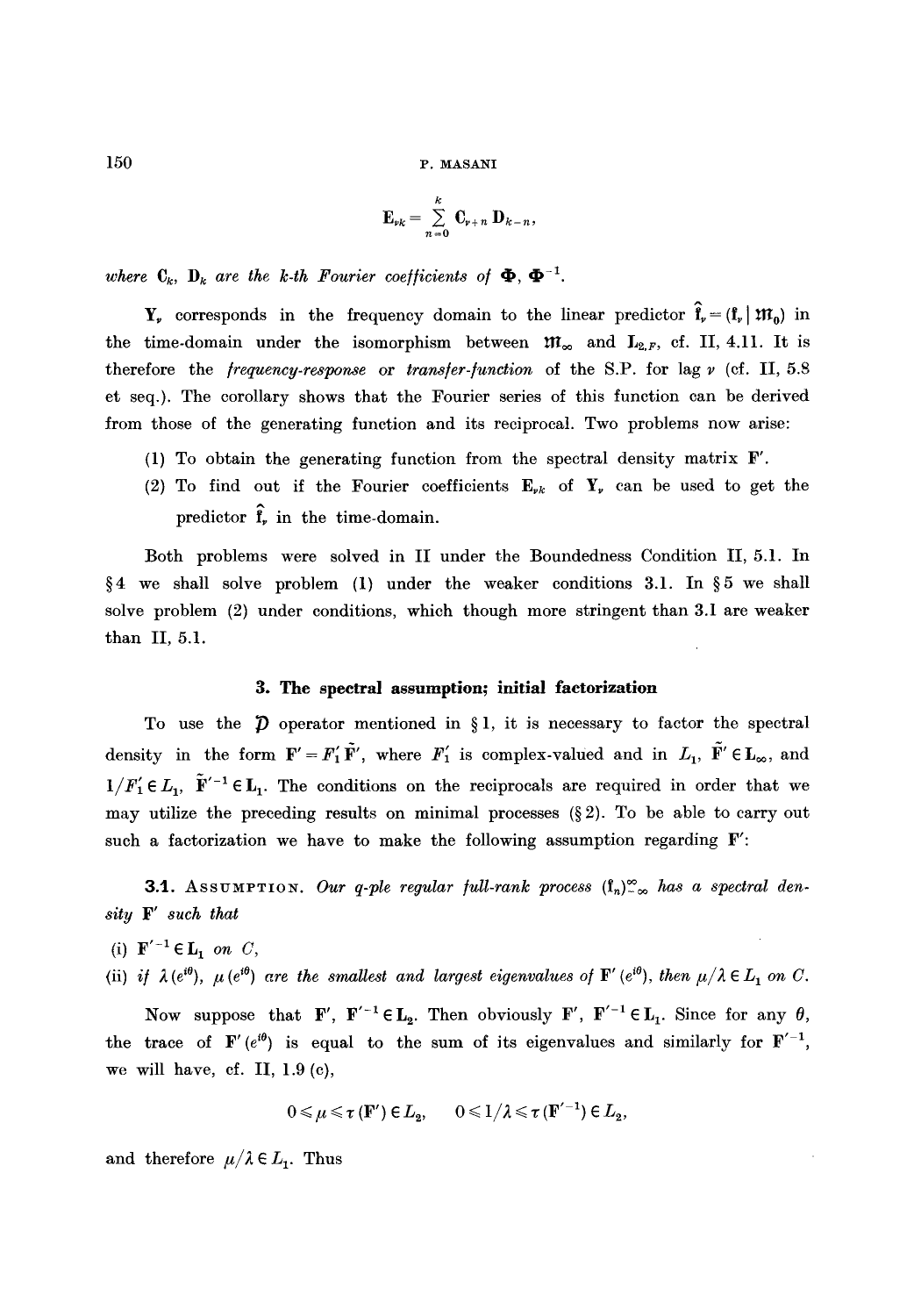**3.2.** LEMMA. The condition 3.1 will be satisfied if  $\mathbf{F}'$ ,  $\mathbf{F}'^{-1} \in \mathbf{L}_2$ .

We shall use the following notation:

$$
F'_{1}(e^{i\theta}) = \frac{1}{2} \{ \lambda (e^{i\theta}) + \mu (e^{i\theta}) \}
$$
  
\n
$$
\mathbf{M} (e^{i\theta}) = \frac{1}{F'_{1}(e^{i\theta})} \mathbf{F}' (e^{i\theta}) - \mathbf{I}, \ \mathbf{a}.\mathbf{e}.
$$
\n(3.3)

Since by 3.1 (i),  $\mathbf{F}'_1(e^{i\theta}) \ge \frac{1}{2}\lambda(e^{i\theta}) > 0$ , a.e., the function M is well-defined a.e. The initial factorization alluded to above is given by the following:

**3.4.** LEMMA. If  $(f_n)_{-\infty}^{\infty}$  satisfies Assumption 3.1, then

$$
\mathbf{F}' = F_1' (\mathbf{I} + \mathbf{M}), \ a.e.,
$$

(b) 
$$
|\mathbf{M}(e^{i\theta})|_B \le 1, 0 \le \theta \le 2\pi; |\mathbf{M}(e^{i\theta})|_B < 1, a.e.;
$$

- (c)  $I+M$ ,  $(I+M)^{-1} \in L_1$ ;  $I+M$  *is therefore the spectral density of a q-ple, regular, /ull-rank-minimal process* (cf. 2.8);
- (d)  $F'_1$ ,  $1/F'_1 \in L_1$ ;  $F'_1$  is therefore the spectral density of a simple regular, minimal *process.*

*Proof.* (a) is obvious from  $(3.3)$ .

(b) Since

$$
\lambda \left( e^{i\theta} \right) \mathbf{I} \prec \mathbf{F}' \left( e^{i\theta} \right) \prec \mu \left( e^{i\theta} \right) \mathbf{I},\tag{1}
$$

we get, cf. II, 1.5 (c),

$$
\left|\mathbf{M}\left(e^{i\theta}\right)\right|_{B}=\left|\frac{2}{\lambda\left(e^{i\theta}\right)+\mu\left(e^{i\theta}\right)}\mathbf{F}'\left(e^{i\theta}\right)-\mathbf{I}\right|\leqslant\frac{\mu\left(e^{i\theta}\right)-\lambda\left(e^{i\theta}\right)}{\mu\left(e^{i\theta}\right)+\lambda\left(e^{i\theta}\right)}\leqslant1.
$$
\n(2)

Also by (3.1)(ii),  $\lambda > 0$ , a.e. and therefore  $|\mathbf{M}(e^{i\theta})|_B < 1$ , a.e.

(c) By (b),  $I + M \in L_\infty \subseteq L_1$ . Next, from (2)

$$
\frac{2\lambda}{\lambda+\mu}\mathbf{I}\mathbf{<}\mathbf{I}+\mathbf{M}\mathbf{<}\frac{2\mu}{\lambda+\mu}\mathbf{I}, \text{ a.e.,}
$$

whence since  $\lambda > 0$ , a.e. we get

$$
\frac{1}{2} (1 + \lambda/\mu) \mathbf{I} \prec (\mathbf{I} + \mathbf{M})^{-1} \prec \frac{1}{2} (1 + \mu/\lambda) \mathbf{I}.
$$

Since  $\mu/\lambda \in L_1$ , we conclude that  $(I + M)^{-1} \in L_1$ .

(d) Since for any  $\theta$ , the trace of  $\mathbf{F}'(e^{i\theta})$  is the sum of the eigenvalues we have

$$
0 \leqslant F_1' = \frac{1}{2} \left\{ \lambda + \mu \right\} \leqslant \frac{1}{2} \tau \left( \mathbf{F}' \right) \in L_1,
$$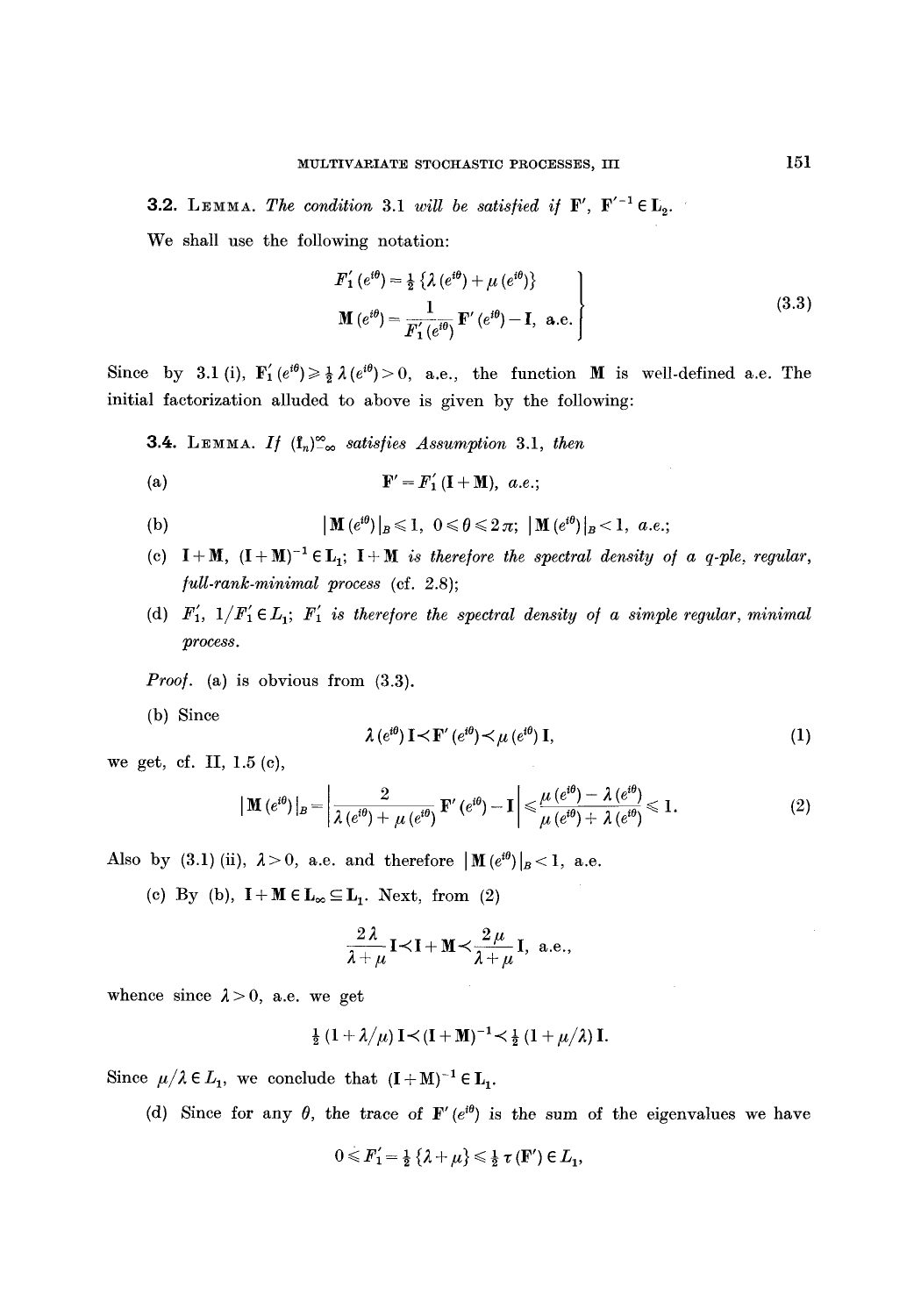so that  $F_1 \in L_1$ . Similarly,

$$
0\leqslant\frac{1}{F_1'}\!=\!\frac{2}{\lambda+\mu}\!\leqslant\!\frac{2}{\mu}\!\leqslant\!2\,\tau\,(\mathbb{F}^{\prime\,-1})\in L_1,
$$

and hence  $1/F'_1 \in L_1$ . (Q.E.D.)

The next theorem shows that our factorization of  $F'$  yields corresponding factorizations of the generating function and of the prediction-error matrix.

- **3.5.** THEOREM. If (i)  $(f_n)_{-\infty}^{\infty}$  satisfies the Assumption 3.1
- (ii)  $\Phi$ ,  $\Phi$ ,  $\Phi$ <sub>1</sub> are the generating functions of the processes with spectral densities  $F', I+M, F'_1,$
- (iii) G,  $\tilde{G}$  are the predictor-error matrices with lag 1 of the first two processes, and *g the innovation /unction o/ the third,*
- *then* (a)  $\mathbf{\Phi}^{-1}$ ,  $\tilde{\mathbf{\Phi}}^{-1} \in L_2^{0+}$ ,  $1/\mathbf{\Phi}_1 \in L_2^{0+}$ 
	- (b)  $\mathbf{\Phi} = \mathbf{\Phi}_1 \tilde{\mathbf{\Phi}},$
	- (c) **G** =  $|q|^2 \tilde{G}$ .

*Proof.* (a) follows from 2.7 (c), since by hypothesis and 3.4 (i) the processes referred to are full-rank-minimal.

(b) We have (cf. II,  $2.5, 2.6$ ) the factorizations

 $\mathbf{F}' = \mathbf{\Phi} \mathbf{\Phi}^*, \quad F_1' = \Phi_1 \overline{\Phi}_1, \quad \mathbf{I} + \mathbf{M} = \tilde{\mathbf{\Phi}} \tilde{\mathbf{\Phi}}^*.$ 

Hence by  $3.4$  (a)

$$
\mathbf{\Phi}\,\mathbf{\Phi}^* = \Phi_1\,\overline{\Phi}_1\cdot\tilde{\mathbf{\Phi}}\,\tilde{\mathbf{\Phi}}^* = (\Phi_1\,\tilde{\mathbf{\Phi}})\,(\Phi_1\,\tilde{\mathbf{\Phi}})^* = \mathbf{\Psi}\,\mathbf{\Psi}^*,\text{ say.}\tag{1}
$$

Our problem is to identify  $\boldsymbol{\Phi}$  and  $\boldsymbol{\Psi}$ . For this we appeal to our Uniqueness Thm. II, 8.12.

We first note, cf. (a), that

$$
\mathbf{\Phi}, \mathbf{\Phi}^{-1} \in \mathbf{L}_2^{0+}.\tag{2}
$$

We assert next that

 $\mathbf{\Psi}, \ \mathbf{\Psi}^{-1} \in \mathbf{L}_2^{0+}.$  (3)

This follows, for on the other hand by (1)  $\Psi\Psi^* = F' \in L_1$ ,  $(\Psi^{-1})^* \Psi^{-1} = F'^{-1} \in L_1$  and so we have  $\Psi$ ,  $\Psi^{-1} \in L_2$ ; and on the other hand we have  $\Psi = \Phi_1 \tilde{\Phi} \in L_2^{0+}$ ,  $\Psi^{-1} =$  $=(1/\Phi_1) \tilde{\mathbf{\Phi}}^{-1} \in \mathbf{L}_1^{0+}$  since  $\Phi_1 \in L_2^{0+}$ ,  $\tilde{\mathbf{\Phi}} \in \mathbf{L}_2^{0+}$  and (cf. (a))  $1/\Phi_1 \in L_2^{0+}$ ,  $\tilde{\mathbf{\Phi}}^{-1} \in \mathbf{L}_2^{0+}$ . Finally, since by II, (2.5),  $\mathbf{\Phi}(0) = V\mathbf{\hat{G}}$ ,  $\tilde{\mathbf{\Phi}}_0(0) = V\tilde{\mathbf{\hat{G}}}$  are positive definite and  $\Phi_1(0) = |g| > 0$ , we have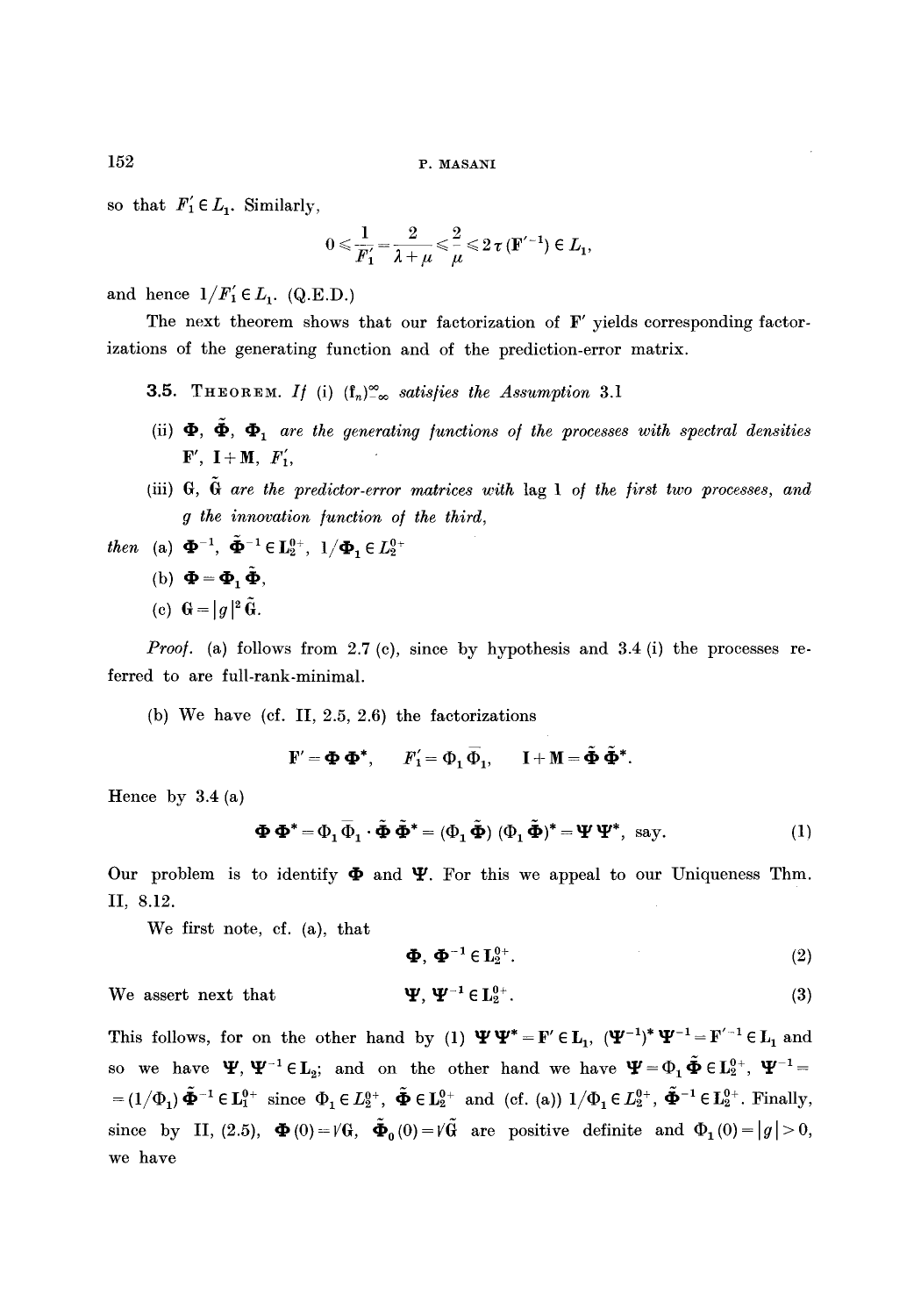$$
\mathbf{\Phi}(0), \; \mathbf{\Psi}(0) \; \text{ are positive definite.} \tag{4}
$$

From (1)-(4) and the Uniqueness Thm. II, 8.12 it follows that  $\mathbf{\Phi} = \mathbf{\Psi}$ , i.e.,  $\mathbf{\Phi} = \Phi_1 \mathbf{\Phi}$ .

(c) clearly follows from (b). (Q.E.D.)

We know how to find the generating function of any simple regular S.P. by optimal factorization of its spectral density  $[II, p. 103]$ . In view of the last theorem all we have to do to get the generating function of the given S.P.  $(f_n)_{-\infty}^{\infty}$  is to determine that of the process whose spectral density is  $I + M$ . An algorithm for accomplishing this is given in the next section.

# **4. Determination of the generating and frequency-response functions**

Let  $(f_n)_{-\infty}^{\infty}$  be a S.P. satisfying the Assymption 3.1 and let M be as in (3.3). Then by  $3.4$  (b), (c), **M** certainly satisfies the following:

- 4.1. CONDITIONS. (i) **M** *is hermitian-valued on C, and*  $M \in L_\infty$ .
- (ii)  $\|\mathbf{M}(e^{i\theta})\|_B \leq 1$  on C.
- (iii)  $\|\mathbf{M}(e^{i\theta})\|_{B} < 1$  *on a subset of C of positive measure.* (1)
- (iv)  $(I + M)^{-1} \in L_1$ .

We shall therefore assume that the function M to be dealt with in this section satisfies 4.1. We can then define our  $\tilde{\mathcal{D}}$  operator exactly as in II, 6.2, the definition being meaningful, since for  $\Psi \in L_2$  and  $M \in L_\infty$  we have  $\Psi M \in L_2$ :

4.2. DEFINITION. For any  $\Psi \in L_2$ ,  $\mathcal{D}(\Psi)=(\Psi M)_+.$ 

The following properties of  $\hat{\mathcal{D}}$  are easily established using 4.1 (ii):

**4.3.** LEMMA. (a)  $\hat{\mathcal{D}}$  *is a bounded linear operator on*  $\mathbf{L}_2$  *into*  $\mathbf{L}_2^+$ *, and*  $|\hat{\mathcal{D}}|_B \leq 1$ *.* 

(b)  $\mathcal{D}(\mathbf{I}) = \mathbf{M}_+$ ,  $\mathcal{D}^2(\mathbf{I}) = (\mathbf{M}_+ \mathbf{M})_+$ ,  $\mathcal{D}^3(\mathbf{I}) = (\mathbf{M}_+ \mathbf{M})_+ \mathbf{M}_+$ , and so on.

The relevance of the operator  $\tilde{D}$  to the problem of determining the generating function  $\Phi$  of a S.P. with spectral density  $I+M$  is seen from the following lemma:

4.4. MAIN LEMMA. Let  $\Phi$ , G be the generating function and prediction error *matrix with* lag 1 *o/ a S.P. with spectral density I + M. Then* 

$$
(\mathcal{J}+\boldsymbol{\mathcal{D}})\,(\sqrt{G}\,\tilde{\boldsymbol{\Phi}}^{-1})=\mathbf{I},
$$

*where*  $J$  *is the identity operator on*  $L_2$ .

<sup>(1)</sup> Actually  $\| M(e^{i\theta}) \|_{B} < 1$  a.e., but the weaker condition (iii) is all we will need.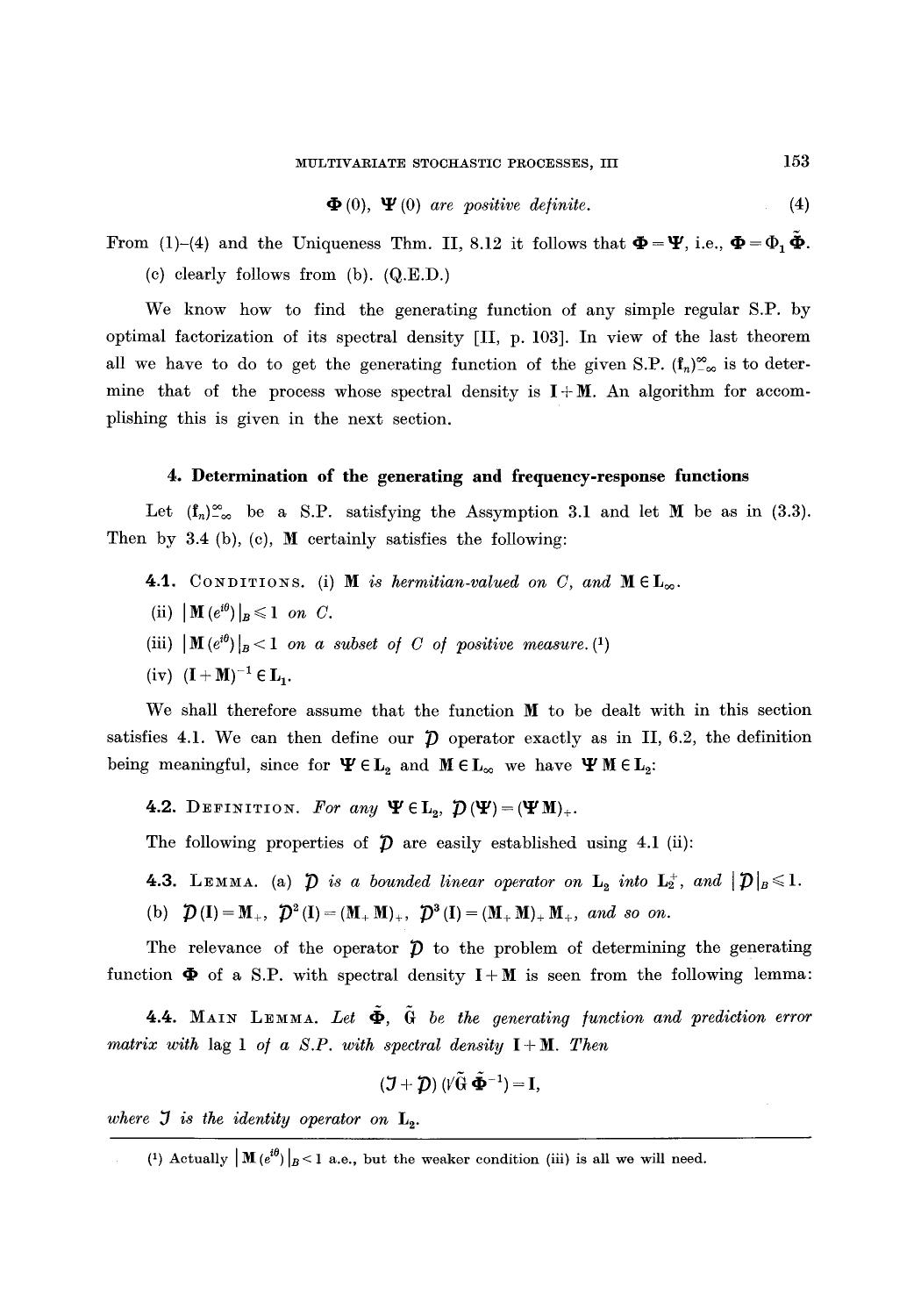*Proof.* The proof rests on the crucial fact that  $\tilde{\Phi}^{-1} \in L_2^{0+}$ , which stems from 4.1 (iv), 2.8, 2.7 (c). Now let  $\Psi = V\tilde{G}\tilde{\Phi}^{-1}$ . Then  $\Psi \in L_2^{0+}$ . Also, since  $\tilde{\Phi}(0) = V\tilde{G}$ , we have  $\Psi(0) = I$ . Hence

$$
\mathbf{\Psi} = \mathbf{I} + \mathbf{\Psi}_+ \tag{1}
$$

 $\varphi\to\varphi$ 

Next, since  $I + M = \tilde{\mathbf{\Phi}} \tilde{\mathbf{\Phi}}^*$ , we have

 $\Psi + \Psi M = V \mathbb{G} \tilde{\Phi}^{-1} (\mathbf{I} + \mathbf{M}) = V \tilde{\mathbb{G}} \tilde{\Phi}^* \in \mathbf{L}^{0-}_{2}$ . Hence  $\mathbf{\Psi}_{+} + (\mathbf{\Psi} \mathbf{M})_{+} = 0,$ i.e., by (1),  $\Psi - I + (\Psi M)_+ = 0$ , i.e.,  $(\mathcal{J} + \mathcal{D}) \Psi = I.$  (Q.E.D.)

This lemma shows that we can get  $\tilde{\Phi}$ , if we can invert the operator  $\mathcal{J} + \mathcal{D}$ . We proceed to show that this can be done in view of the condition 4.1 (iii).

4.5. LEMMA. (a)  $\hat{D}$  *is a strict contraction operator on*  $L_2^{0+}$ ; *i.e.*,

$$
0 + \mathbf{\Psi} \in \mathbf{L}_2^{0+} \quad implies \quad \parallel \mathcal{D} \left( \mathbf{\Psi} \right) \parallel < \parallel \mathbf{\Psi} \parallel.
$$

- (b)  $J+D$  *is one-one on*  $L_2$  *into itself.*
- (c)  $\hat{\mathbf{p}}$  is hermitian on  $\mathbf{L}_2^+$ , *i.e.*, for all  $\Psi$ ,  $\mathbf{X} \in \mathbf{L}_2^+$ ,

$$
(\mathcal{D}(\Psi),\mathbf{X})=(\Psi,\ \mathcal{D}(\mathbf{X})),\quad \ \ ((\mathcal{D}(\Psi),\ \mathbf{X}))=((\Psi,\ \mathcal{D}(\mathbf{X}))).
$$

*Proof.* (a) By 4.1 (iii), there is a positive number  $\varepsilon$  and subset  $C_{\varepsilon}$  of C such that

$$
|\mathbf{M}(e^{i\theta})|_B < \mathcal{V}(1-\varepsilon) \quad \text{on } C_{\varepsilon}, \quad \text{meas. } C_{\varepsilon} > 0.
$$

Since  $||\mathcal{D}(\Psi)|| = ||(\Psi \mathbf{M})_+|| \leq ||\Psi \mathbf{M}||$  we have, writing  $\theta$  for brevity instead of  $e^{i\theta}$ ,

$$
\|\mathcal{D}(\mathbf{\Psi})\|^2 \leq \frac{1}{2\pi} \int_0^{2\pi} |\mathbf{\Psi}(\theta) \mathbf{M}(\theta)|_E^2 d\theta
$$
  
\n
$$
\leq \frac{1}{2\pi} \int_0^{2\pi} |\mathbf{\Psi}(\theta)|_E^2 |\mathbf{M}(\theta)|_B^2 d\theta \qquad \text{(by II, 1.4)}
$$
  
\n
$$
\leq (1-\varepsilon) \frac{1}{2\pi} \int_{C_{\varepsilon}} |\mathbf{\Psi}(\theta)|_E^2 d\theta + \frac{1}{2\pi} \int_{C_{-\varepsilon}} |\mathbf{\Psi}(\theta)|_E^2 d\theta
$$
  
\n
$$
\leq \|\mathbf{\Psi}\|^2 - \frac{\varepsilon}{2\pi} \int_{C_{\varepsilon}} |\mathbf{\Psi}(\theta)|_E^2 d\theta. \qquad (1)
$$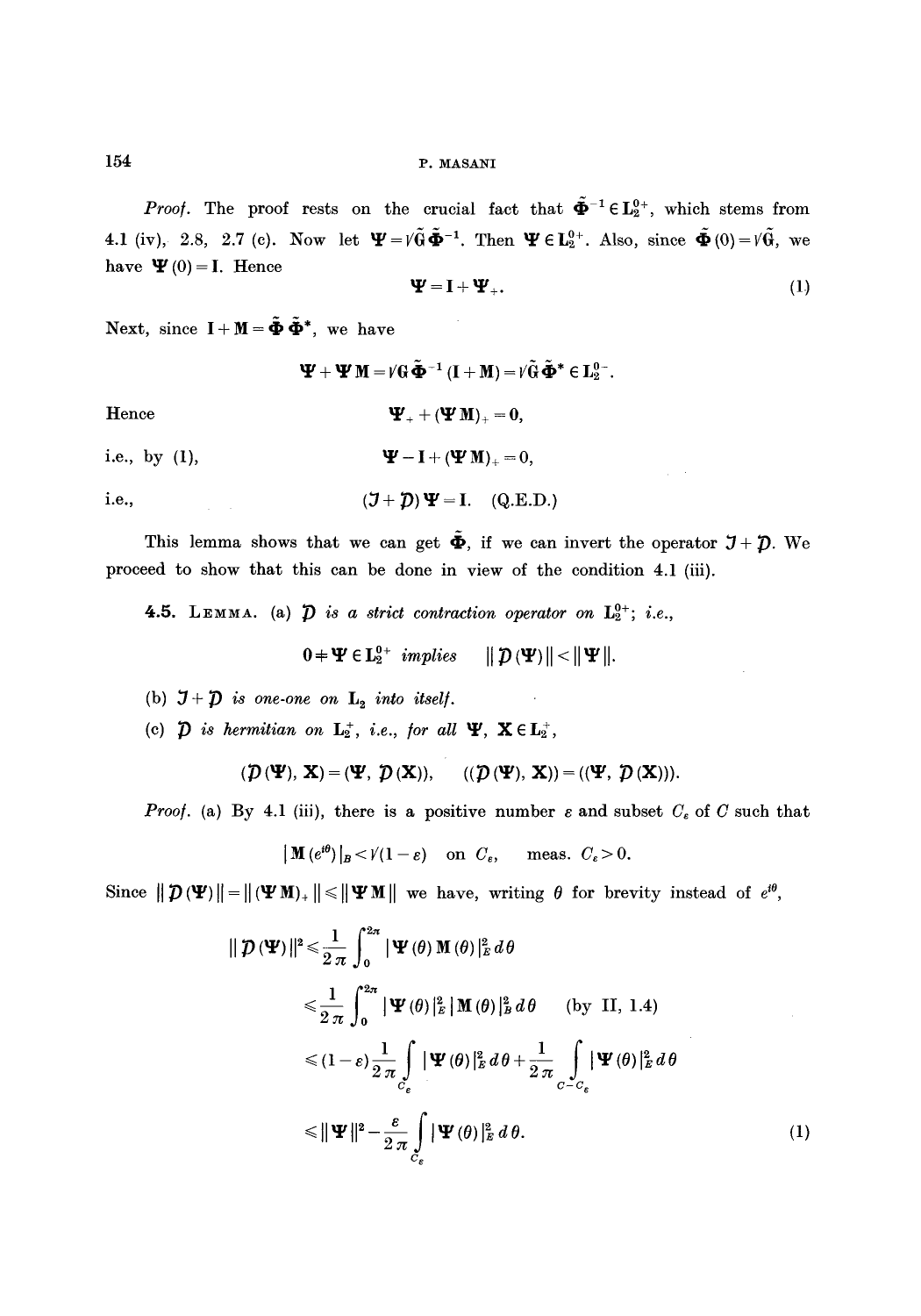Now let  $0+\Psi \in L_2^{0+}$ . Then its entries  $\psi_{ij}$  vanish almost nowhere on C. Hence

$$
\|\mathbf{\Psi}(\theta)\|_{E}^{2}=\sum_{i=1}^{q}\sum_{j=1}^{q}|\psi_{ij}(\theta)|^{2}>0 \quad \text{a.e.}
$$

on  $C_{\epsilon}$ . It follows that the last integral is positive, so that  $||\mathcal{D}(\Psi)|| < ||\Psi||$ .

(b) Let  $\Psi \in L_2$  and suppose that  $(\mathcal{J} + \mathcal{D}) (\Psi) = \Psi + \mathcal{D} (\Psi) = 0$ . Then

 $\Psi = -\mathcal{D}(\Psi) \in \mathbf{L}_2^+, \text{ and } ||\Psi|| = ||\mathcal{D}(\Psi)||.$ 

Hence by (a)  $\Psi=0$ . Thus  $\mathcal{J}+\mathcal{D}$  is one-one on  $L_2$ .

(c) For  $\Psi$ ,  $X \in L_2^+$  we have the equalities

$$
(\mathcal{D}(\mathbf{\Psi}), \mathbf{X}) = ((\mathbf{\Psi} \mathbf{M})_{+}, \mathbf{X}) = (\mathbf{\Psi} \mathbf{M}, \mathbf{X}_{+}) = (\mathbf{\Psi} \mathbf{M}, \mathbf{X})
$$

$$
= (\mathbf{\Psi}, \mathbf{X} \mathbf{M}) = (\mathbf{\Psi}_{+}, \mathbf{X} \mathbf{M}) = (\mathbf{\Psi}, (\mathbf{X} \mathbf{M})_{+})
$$

$$
= (\mathbf{\Psi}, \mathcal{D}(\mathbf{X})),
$$

the second up to the sixth of which follow respectively from 1.2, the facts that  $X=X_+$ ,  $M=M^*$ .  $\Psi=\Psi_+$ , and 1.2. On taking the trace we get the second equality in (c). (Q.E.D.)

By 4.5 (b) the operator  $\mathfrak{I}+\mathfrak{D}$  (with domain  $L_2$ ) is invertible on its range R, but R may not be the whole of  $L_2$ . (From 4.5 (c) it follows that R has a subset everywhere dense in  $L_2^+$ .) We know from 4.4, however, that  $I \in \mathbb{R}$ . We shall now show that the usual geometric series for the (posssibly unbounded) operator  $(\mathcal{J} + \mathcal{D})^{-1}$ converges strongly on R. The application of this operator-series to I will yield our algorithm for the generating function.

4.6. THEOREM. (a)  $\mathcal{D}^n\to 0$  strongly on  $\mathbf{L}_2$ , as  $n\to\infty$ ; i.e., for all  $\Psi \in \mathbf{L}_2$ ,  $\lim_{n\to\infty}||\mathcal{D}^n(\mathbf{\Psi})||=0.$ 

(b) *If*  $\Psi$  *is in the range of*  $J + \mathcal{D}$ *, then* 

$$
\lim_{n\to\infty}\sum_{k=0}^n(-1)^k\,\mathcal{D}^k(\mathbf{\Psi})=(\mathbf{J}+\mathbf{\mathcal{D}})^{-1}(\mathbf{\Psi}),
$$

*the limit being taken with respect to the*  $L_2\text{-norm}$  *|| ||.* 

*Proof.* (a) Let  $\Psi \in L_2$ . Then, cf. 1.1,

$$
\|\mathcal{D}^m(\mathbf{\Psi})-\mathcal{D}^n(\mathbf{\Psi})\|^2=\|\mathcal{D}^m(\mathbf{\Psi})\|^2+\|\mathcal{D}^n(\mathbf{\Psi})\|^2-2\text{ real }((\mathcal{D}^m(\mathbf{\Psi}),\ \mathcal{D}^n(\mathbf{\Psi}))).\qquad (1)
$$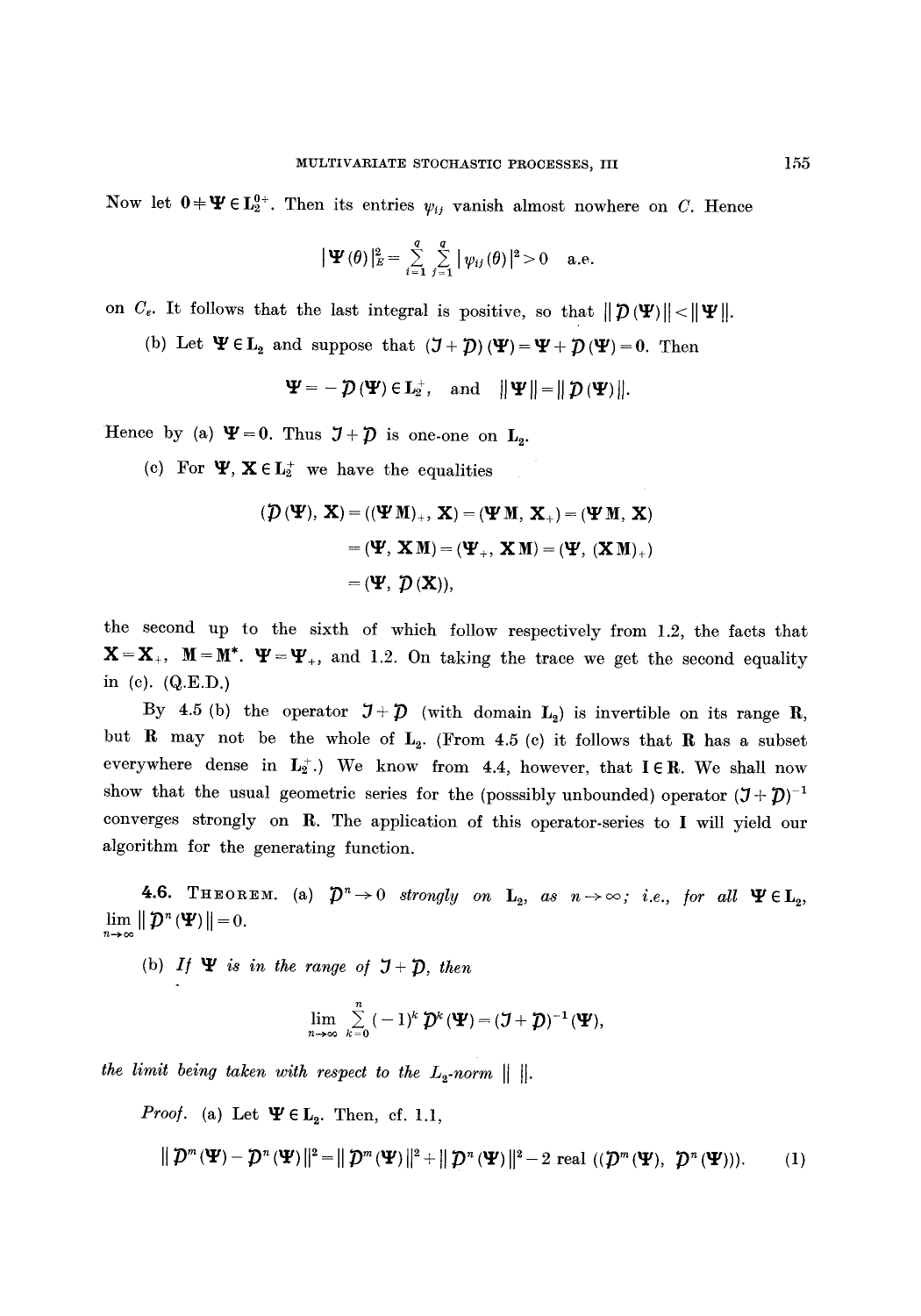Consider first the case  $m=n+2k, k\geqslant 0$ . Since  $\mathcal{D}^n(\Psi)$ ,  $\mathcal{D}^{n+k}(\Psi) \in L_2^+$ , it follows from 4.5 (c) that

$$
((\mathcal{D}^m(\Psi), \ \mathcal{D}^n(\Psi))) = ((\mathcal{D}^k \ \mathcal{D}^{n+k}(\Psi), \ \mathcal{D}^n(\Psi))) = || \ \mathcal{D}^{n+k}(\Psi) ||^2.
$$

Hence letting  $\mathbf{X}=\mathbf{\hat{D}}(\mathbf{\Psi})\in \mathbf{L}_2^+$ , (1) becomes

$$
\|\mathcal{D}^{n+2k}(\mathbf{\Psi})-\mathcal{D}^{n}(\mathbf{\Psi})\|^{2}=\|\mathcal{D}^{n+2k-1}(\mathbf{X})\|^{2}+\|\mathcal{D}^{n-1}(\mathbf{X})\|^{2}-2\|\mathcal{D}^{n+k-1}(\mathbf{X})\|^{2}.
$$
 (2)

By 4.5 (a) the sequence  $(\|\mathcal{D}^*(\mathbf{X})\|)_{r=1}^{\infty}$  is monotonic decreasing. Hence  $\|\mathcal{D}^*(\mathbf{X})\| \to l \geq 0$ , as  $\nu \rightarrow \infty$ . It follows from (2) that

$$
\|\mathcal{D}^{n+2k}(\mathbf{\Psi})-\mathcal{D}^{n}(\mathbf{\Psi})\|\to 0, \quad \text{as } n\to\infty.
$$
 (2')

Next, take separately  $n$  even and  $n$  odd in  $(2')$ . We see that

$$
\lim_{m,n\to\infty}\left\|\mathcal{D}^{2m}\left(\mathbf{\Psi}\right)-\mathcal{D}^{2n}\left(\mathbf{\Psi}\right)\right\|=0=\lim_{m,n\to\infty}\left\|\mathcal{D}^{2m+1}\left(\mathbf{\Psi}\right)-\mathcal{D}^{2n+1}\left(\mathbf{\Psi}\right)\right\|.
$$

 $L_2$  being complete, this means that

$$
\lim_{n\to\infty}\mathcal{D}^{2n}\left(\mathbf{\Psi}\right)=\mathbf{X}_{0},\quad\lim_{n\to\infty}\mathcal{D}^{2n+1}\left(\mathbf{\Psi}\right)=\mathbf{X}_{1},\quad\mathbf{X}_{0},\ \mathbf{X}_{1}\in\mathbf{L}_{2}^{+}.\tag{3}
$$

Now since  $\hat{p}$  is bounded (and therefore continuous)

$$
\mathbf{X}_{1} = \lim_{n \to \infty} \mathcal{D} \left( \mathcal{D}^{2n} \left( \mathbf{\Psi} \right) \right) = \mathcal{D} \left( \mathbf{X}_{0} \right) \tag{4}
$$

$$
\mathbf{X}_0 = \lim_{n \to \infty} \mathcal{D} \left( \mathcal{D}^{2n-1} \left( \mathbf{\Psi} \right) \right) = \mathcal{D} \left( \mathbf{X}_1 \right) = \mathcal{D}^2 \left( \mathbf{X}_0 \right). \tag{5}
$$

Since (cf. 4.5 (a))  $\hat{\mathcal{D}}$  and therefore  $\hat{\mathcal{D}}^2$  are contraction operators on  $L_2^+$ , it follows from (5) that  $\mathbf{X}_0=0$ , and from (4) that  $\mathbf{X}_1=0$ . Thus from (3)  $\lim_{n\to\infty} \mathcal{D}^n(\mathbf{\Psi})=0$  in the  $L_{2}$ -norm.

(b) Let 
$$
S_n = \mathcal{J} - \mathcal{D} + \mathcal{D}^2 - \dots + (-1)^n \mathcal{D}^n.
$$
  
Then 
$$
S_n(\mathcal{J} + \mathcal{D}) = \mathcal{J} + (-1)^n \mathcal{D}^{n+1}.
$$
 (6)

Hence for any  $\Psi$  in the range of  $J+\mathcal{D}$ , say  $\Psi=(J+\mathcal{D})(\mathbf{X})$ ,  $\mathbf{X}\in\mathbf{L}_2$ , we have

$$
\mathcal{S}_n(\mathbf{\Psi}) = \mathcal{S}_n(\mathbf{\mathcal{J}} + \mathbf{\mathcal{D}}) (\mathbf{X}) = \mathbf{X} + (-1)^n \mathbf{\mathcal{D}}^{n+1} (\mathbf{X}) = (\mathbf{\mathcal{J}} + \mathbf{\mathcal{D}})^{-1} (\mathbf{\Psi}) + (-1)^n \mathbf{\mathcal{D}}^{n+1} (\mathbf{X}).
$$

Thus 
$$
\|S_n(\Psi) - (\mathcal{J} + \mathcal{D})^{-1}(\Psi)\| = \|\mathcal{D}^{n+1}(\mathbf{X})\|.
$$

Since by (a) the last term tends to 0 as  $n \rightarrow \infty$ , we get (b). (Q.E.D.)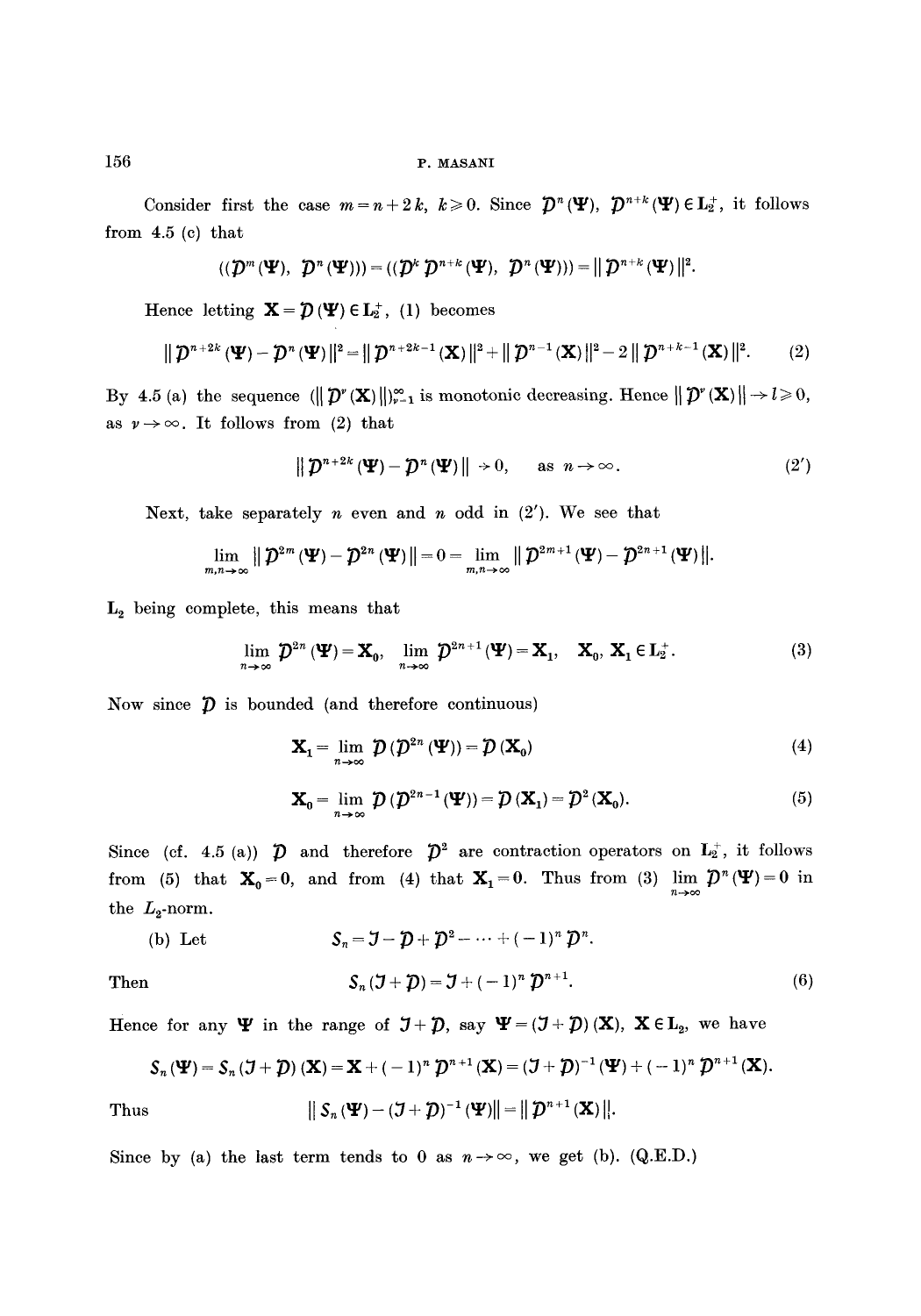Since by 4.4 I is in the range of  $J+D$ , it follows from 4.6 (b) that

$$
\tilde{\mathcal{W}} \tilde{\mathbf{\Phi}}^{-1} = (\mathcal{J} + \mathcal{D})^{-1} (\mathbf{I}) = \lim_{n \to \infty} \sum_{k=0}^{\infty} (-1)^k \mathcal{D}^k (\mathbf{I}) = \mathbf{\Psi}, \text{ say.}
$$

By 4.3 (b) 
$$
\Psi = I - M_{+} + (M_{+} M)_{+} - \{(M_{+} M)_{+} M\}_{+} + \cdots
$$

Also

$$
\Psi\left(I+M\right)\Psi^{*}=\H\hat{G}\,\tilde{\Phi}^{-1}\,\tilde{\Phi}\,\tilde{\Phi}^{*}\,(\tilde{\Phi}^{-1})^{*}\,\H\H\hat{G}=\tilde{G}.
$$

Thus

**4.7.** THEOREM. *If*  $\tilde{\Phi}$ ,  $\tilde{G}$  are the generating function and prediction-error matrix *with* lag 1 of a S.P. with spectral density  $I + M$  subject to the Conditions 4.1, then

- (a) *the series*  $I M_{+} + (M_{+} M)_{+} \{(M_{+} M)_{+} M\}_{+} + \cdots$  *is mean-convergent,*
- (b) W *being its sum, we have*

$$
\Psi = \tilde{\mathcal{V}} \tilde{\mathbf{G}} \, \tilde{\boldsymbol{\Phi}}^{-1} \, \in \mathbf{L}_2^{0+}, \qquad \tilde{\mathbf{G}} = \boldsymbol{\Psi} \left( \mathbf{I} + \mathbf{M} \right) \boldsymbol{\Psi}^*.
$$

This theorem is an extension of II, 6.6. It follows that  $\Psi^{-1} = \tilde{\Phi} (V \tilde{G})^{-1} \in L_{\infty}^{0+}$ . Hence letting

$$
\mathbf{\Psi}\,(e^{i\theta})\sim\,\sum_{0}^{\infty}\,\mathbf{A}_k\,e^{ki\theta},\qquad\mathbf{\Psi}^{-1}\,(e^{i\theta})\sim\,\sum_{0}^{\infty}\,\mathbf{B}_k\,e^{ki\theta}
$$

we get, exactly as in II, 6.10,  $A_0 = I$  and for  $m > 0$ 

$$
\mathbf{A}_m = -\mathbf{\Gamma}'_m + \sum_{n} \mathbf{\Gamma}'_n \mathbf{\Gamma}'_{m-n} - \sum_{n} \sum_{p} \mathbf{\Gamma}'_p \mathbf{\Gamma}'_{n-p} \mathbf{\Gamma}'_{m-n} + \cdots,
$$

where  $\mathbf{\Gamma}'_k$  is the kth Fourier coefficient of M, and all subscripts run from 1 to  $\infty$ . The coefficients  $B_k$  can be found from the  $A_k$  by the usual recurrence relations (cf. II, 6.11). The kth Fourier coefficients of  $\tilde{\Phi}$ ,  $\tilde{\Phi}^{-1}$  can then be had from the relations

$$
\tilde{\mathbf{C}}_k = \mathbf{B}_k \, \mathbf{\hat{G}}, \qquad \tilde{\mathbf{D}}_k = \mathbf{\hat{G}}^{-1} \, \mathbf{A}_k.
$$

As in II, 6.9 somewhat different expressions for  $\tilde{G}$  and  $\tilde{\Phi}$  are also available. For since  $M = M^*$ , we get

$$
\mathbf{\Psi}^* = \mathbf{I} - \mathbf{M}_- + (\mathbf{M} \mathbf{M}_-) - \{ \mathbf{M} (\mathbf{M} \mathbf{M}_-) \} _- + \cdots \in \mathbf{L}_2^{0-}.
$$
 (4.8)

Letting

$$
\mathbf{X} = (\mathbf{I} + \mathbf{M}) \, \mathbf{\Psi}^* \tag{4.9}
$$

is follows from 4.7 (b) that  $\mathbf{X} = \mathbf{\Psi}^{-1} \tilde{\mathbf{\theta}} = \tilde{\mathbf{\Phi}} V \tilde{\mathbf{\theta}} \in \mathbf{L}_{\infty}^{0+}$ , and since  $\tilde{\mathbf{\Phi}}_0 = V \mathbf{\theta}$  that  $\mathbf{X} = \tilde{\mathbf{\Phi}} V \mathbf{X}_0$ . Thus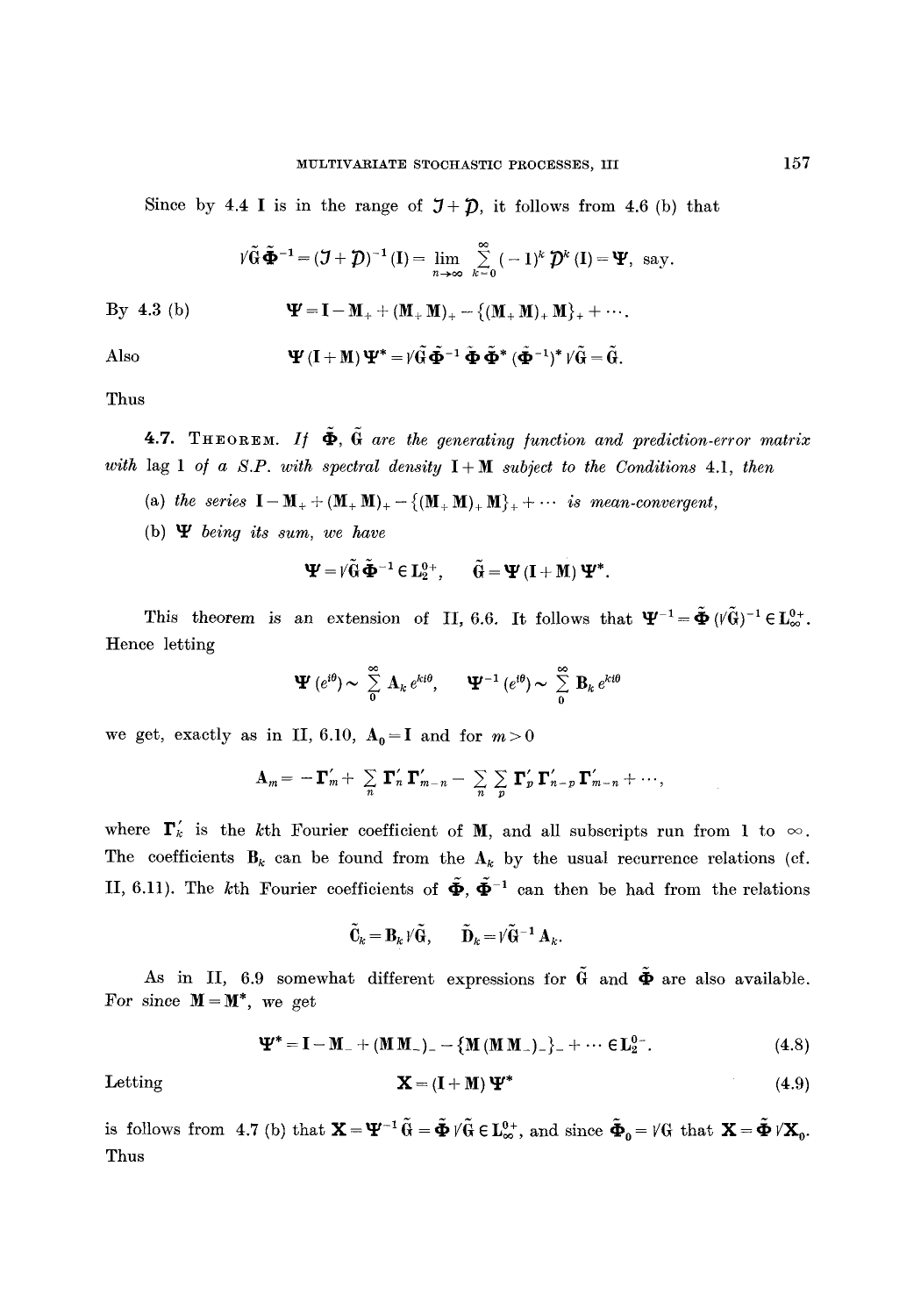**4.10.** COROLLARY. Let  $X$  be defined by (4.9) and (4.8). Then

$$
\tilde{\mathbf{\Phi}} = \mathbf{X} \, (\mathbf{V} \mathbf{X}_0^{-1}), \quad \tilde{\mathbf{G}} = \mathbf{X}_0.
$$

The last theorem and corollary provide methods for determining the generating function  $\tilde{\Phi}$  and prediction-error matrix  $\tilde{G}$  from the spectral density I+M. As remarked at the end of §3 we can get from these the generating function  $\Phi$  and prediction-error matrix  $\theta$  of any S.P. whose spectral density satisfies Assumption 3.1. For such a proccess the */requency-response* or *trans/er-/unction* can therefore be determined, cf. 2.10. Its linear prediction in the *frequency domain* is thus accomplished.

# **5. Determination of the predictor in the time-domain**

We shall now show that the unique mean-convergent series for the linear predictor obtained in II, 5.7, 6.13 under the Boundedness Condition II, 5.1 is available under the weaker conditions  $\mathbf{F}' \in \mathbf{L}_{\infty}$  and  $\mathbf{F}'^{-1} \in \mathbf{L}_1$ .

**5.1.** LEMMA. A S.P. for which  $\mathbf{F}' \in \mathbf{L}_{\infty}$  and  $\mathbf{F}'^{-1} \in \mathbf{L}_1$  satisfies Assumption 3.1.

*Proof.* For letting F'  $(e^{i\theta}) \prec \beta I$ , it follows that  $\mu (e^{i\theta}) / \lambda (e^{i\theta}) \leq \beta / \lambda (e^{i\theta})$ . But since  $\mathbf{F}'^{-1} \in \mathbf{L}_1$ , therefore  $1/\lambda(e^{i\theta}) \leq \tau(\mathbf{F}'^{-1}) \in L_1$ . Hence  $\mu/\lambda \in L_1$ . (Q.E.D.)

All results established in  $\S$  3, 4 will therefore apply to a process satisfying our new conditions.

5.2. THEOREM. If  $\mathbf{F}' \in \mathbf{L}_{\infty}$  and  $\mathbf{F}'^{-1} \in \mathbf{L}_1$ , and  $\mathbf{Y}_r$ ,  $\mathbf{E}_{rk}$  are defined as in 2.10, then  $as~N\rightarrow\infty$ 

(a) 
$$
\sum_{k=0}^{\infty} \mathbf{E}_{rk} e^{kt\theta} \to \mathbf{Y}_{r}(e^{i\theta}) \text{ in the } \mathbf{L}_{2,F} \text{-norm}.
$$

(b) 
$$
\sum_{k=0}^{\infty} \mathbf{E}_{\nu k} \mathbf{f}_{-k} \rightarrow \hat{\mathbf{f}}_{\nu} \quad in \quad \mathfrak{M}_{\infty}
$$

*Proof.* (a) We have, cf. 2.10,

$$
[e^{-\nu i\theta}\mathbf{\Phi}(e^{i\theta})]_{0+}=\sum_{k=0}^{\infty}\mathbf{C}_{k+\nu}e^{ki\theta}=e^{-\nu i\theta}\{\mathbf{\Phi}(e^{i\theta})-\sum_{k=0}^{\nu-1}\mathbf{C}_k e^{ki\theta}\}.
$$

Now  $\Phi \in L_{\infty}$ , since  $F' \in L_{\infty}$ . Hence both the terms inside  $\{\}$  are in  $L_{\infty}$ , and so therefore is the term on the L.H.S. Since  $\Phi^{-1} \in L_2$ , as  $F'^{-1} \in L_1$ , it follows that

$$
\mathbf{Y}_{\nu}(e^{i\theta}) = [e^{-\nu i\theta} \mathbf{\Phi}(e^{i\theta})]_{0+} \mathbf{\Phi}^{-1}(e^{i\theta}) \in \mathbf{L}_{2}.
$$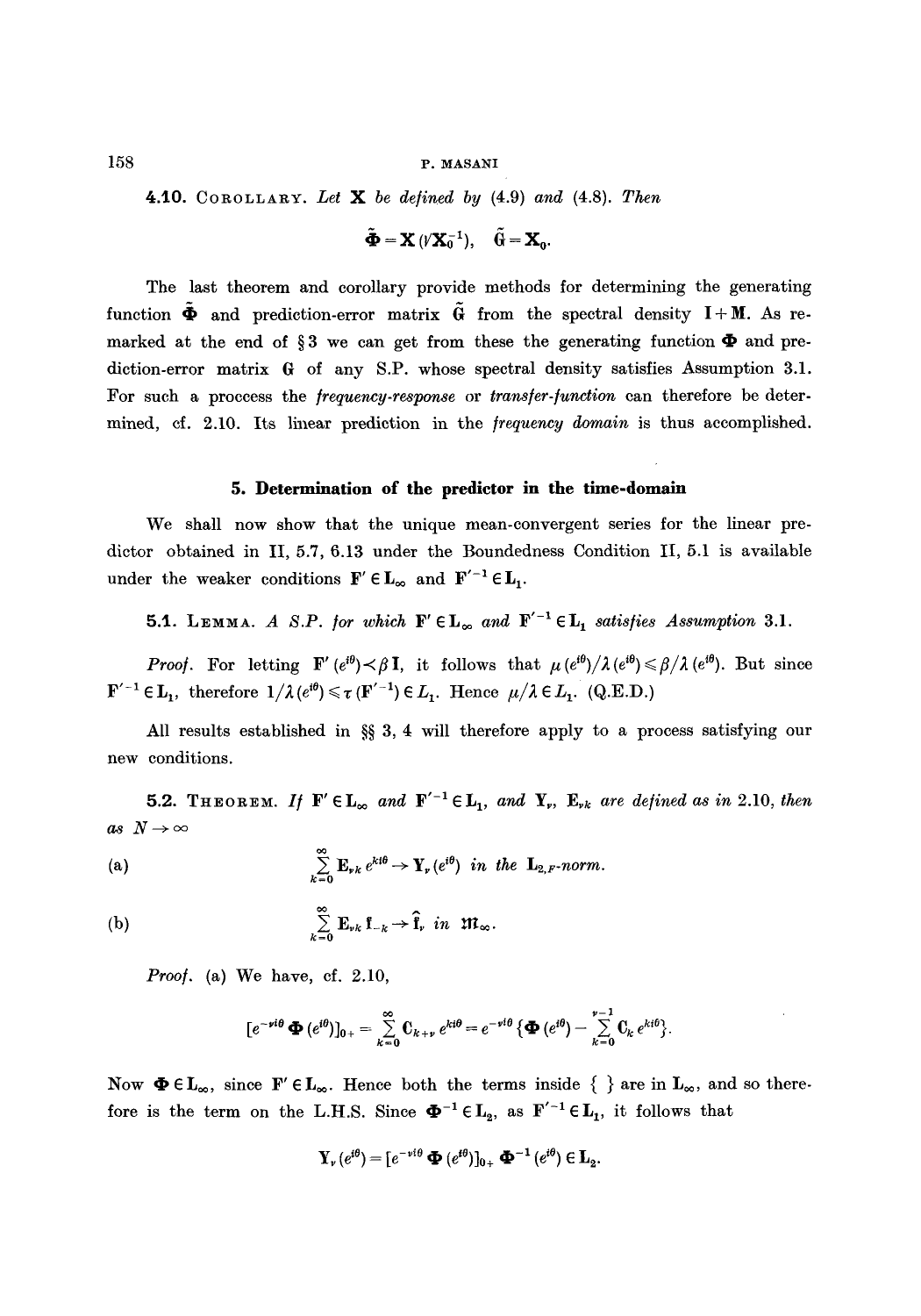Hence (cf. 2.10)

$$
\sum_{k=0}^{N} \mathbf{E}_{r,k} e^{kt\theta} \to \mathbf{Y}_{r} (e^{i\theta}) \quad \text{in the } \mathbf{L}_{2} \text{-norm.}
$$
 (1)

But since  $\mathbf{F}'(e^{i\theta}) \prec \beta \mathbf{I}$  a.e.,  $\beta < \infty$ , it easily follows (cf. II, 5.2 (b)) that

$$
\Big\|\sum_{k=0}^N \mathbf{E}_{\nu k} e^{kt\theta}-\mathbf{Y}_{\nu}\Big\|_F\leqslant \text{Var}\Big\|\sum_{k=0}^N \mathbf{E}_{\nu k} e^{kt\theta}-\mathbf{Y}_{\nu}\Big\|.
$$

Hence (a) follows from (1).

(b) follows from (a) in view of the isomorphism between  $\mathfrak{M}_{\infty}$  and  $L_{2,F}$ , cf. II, 4.10, 4.11. (Q.E.D.)

The same conditions on the spectral density also enable us to express the ordinary (one-sided) normalised innovation process  $(h_k)_{-\infty}^{\infty}$  as a one-sided moving average of the given process  $(f_k)_{-\infty}^{\infty}$ .

5.3. THEOREM. *If a regular S.P.*  $(f_n)_{-\infty}^{\infty}$  *has a spectral density* F' such that  $F' \in L_{\infty}$ ,  $F'^{-1} \in L_1$ , then its (ordinary) normalised innovation process  $(h_n)_{-\infty}^{\infty}$  is given by

$$
\mathbf{h}_n = \sum_{k=0}^{\infty} \mathbf{D}_k \; \mathbf{f}_{n-k},
$$

where  $D_k$  is the k-th Fourier coefficient of the reciprocal of the generating function  $\Phi$ .

*Proof.* As remarked just before 5.2, the conclusions of 2.8 and 2.7 (e) apply to our process. Thus

$$
\mathbf{\Phi}^{-1} \sim \sum_{k=0}^{\infty} \mathbf{D}_k e^{kt\theta} \in \mathbf{L}_2^{0+},
$$

and therefore, as  $N \rightarrow \infty$ ,

$$
\sum_{k=0}^{N} \mathbf{D}_k e^{kt\theta} \to \mathbf{\Phi}^{-1}(e^{i\theta}) \quad \text{in the } \mathbf{L}_2\text{-norm}.
$$
 (1)

But since  $\mathbf{F}'(e^{i\theta}) \leq \beta \mathbf{I}$ , a.e.,  $\beta \leq \infty$ , it follows that

$$
\Big\| \sum_{k=0}^N \mathbf{D}_k e^{kt\theta} - \mathbf{\Phi}^{-1} \Big\|_F \leq \sqrt{\beta} \Big\| \sum_{k=0}^N \mathbf{D}_k e^{kt\theta} - \mathbf{\Phi}^{-1} \Big\|.
$$

Hence (1) implies

$$
\sum_{k=0}^{N} \mathbf{D}_k e^{kt\theta} \to \mathbf{\Phi}^{-1} (e^{t\theta}) \quad \text{in the } \mathbf{L}_{2,F} \text{-norm.}
$$
 (2)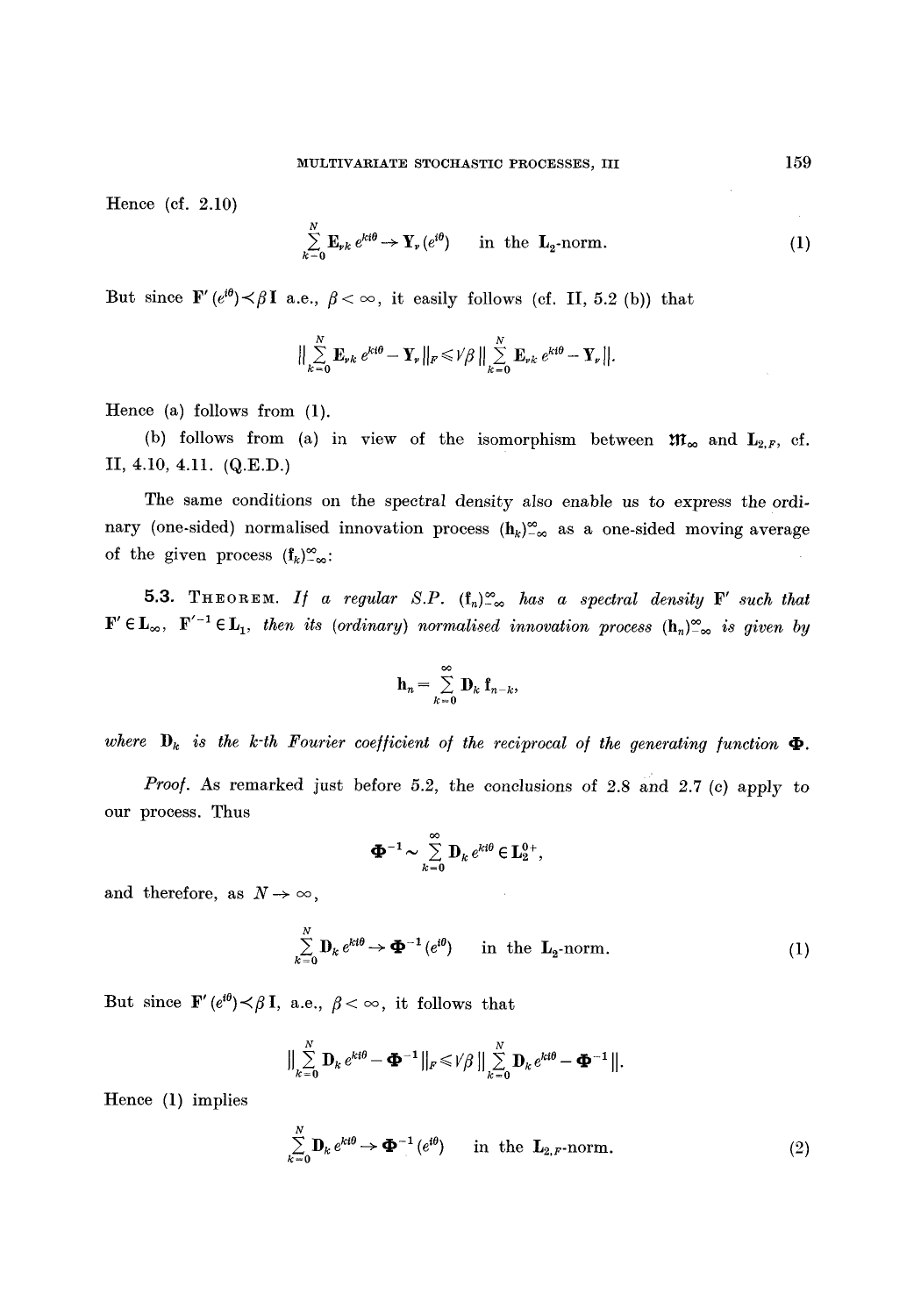But by II, 4.9 (a) for any regular, full-rank process  $\mathbf{\Phi}^{-1} \in L_{2,F}$  and corresponds to  $h_0 \in M_\infty$  under the isomorphism between  $L_{2,F}$  and  $\mathfrak{M}_\infty$ . Hence (2) implies

$$
\sum_{k=0}^N \mathbf{D}_k \mathbf{f}_{-k} \to \mathbf{h}_0 \quad \text{in } \mathfrak{M}_{\infty}.
$$

We get the desired result on applying the shift operator  $U<sup>n</sup>$  to both terms in the last relation. (Q.E.D.)

#### **6. Errata to Parts I and II**

(1) The second equation in I (4.3), p. p. 124 should read:

$$
\mathbf{F}^{(d)}(x) = \mathbf{F}(a+0) - \mathbf{F}(a) + \sum_{a < t < x} \{ \mathbf{F}(t+0) - \mathbf{F}(t-0) \} + \mathbf{F}(x) - \mathbf{F}(x-0).
$$

But when  $F$  is right continuous this reduces to the (generally erroneous) equation given in the paper. Since the spectral distribution of a S.P. is right continuous this error does not affect any result in  $I \S 7$ .

(2) In I, 4.13 (a) (b), p. 128, the qualification "essentially", i.e., up to a set of zero Lebesgue measure, is required. This in turn shows that in the proof cf I, 7.8 (a), p. 143, the relation

$$
\mathbf{F} = \mathbf{F}_u + \mathbf{F}_v + \mathbf{const.}
$$

is valid only a.e. But in view of the right continuity of the functions involved and the fact that all vanish for  $\theta = 0$ , it still follows that  $\mathbf{F} = \mathbf{F}_u + \mathbf{F}_v$  throughout [0, 2 $\pi$ ], as desired.

(3) In the proof of I, 5.11 (b) the equalities on the second, third and fourth lines from the bottom of p. 133 are not proven, for the term-by-term application of the limit as  $k \to \infty$  to the infinite sum on the R.H.S. of (3) is unjustified. But the proof can still be completed as follows. From (3)

$$
\sum_{|n|
$$

Letting  $k \to \infty$ , we get

$$
\sum_{\{n\} \leq N} |(\mathbf{A}_{j,n} - \mathbf{B}_n) \mathbf{K}^{\frac{1}{2}}|_{E}^{2} \leq ||g_j - g||^{2},
$$
  

$$
\sum_{n=1}^{\infty} |(\mathbf{A}_{j,n} - \mathbf{B}_n) \mathbf{K}^{\frac{1}{2}}|_{E}^{2} \leq ||g_j - g||^{2}.
$$

whence

**Thus** 

But L.H.S. =  $\left\| \sum_{n=-\infty} \left( \mathbf{A}_{j,n} - \mathbf{B}_n \right) \mathbf{\varphi}_n \right\| = \left\| \mathbf{g}_j - \sum_{n=-\infty} \mathbf{g}_n \right\|$ 

$$
\|\mathbf{g}_j-\sum_{n=-\infty}^{\infty}\mathbf{B}_n\,\mathbf{\varphi}_n\|^2 \leq \|\mathbf{g}_j-\mathbf{g}\|^2.
$$

Now let  $j \to \infty$ . We then get  $\mathbf{g} = \sum_{n = -\infty} \mathbf{B}_n \mathbf{\varphi}_n \in \mathfrak{M}$ ; i.e.,  $\mathfrak{M}$  is closed, as desired.

(4) It should have been remarked that when the rank  $\rho < q$ , the  $A_k$  occurring in I, 6.11 (b), p. 137, are not uniquely determined although the products  $A_k G$  are. It follows easily that the products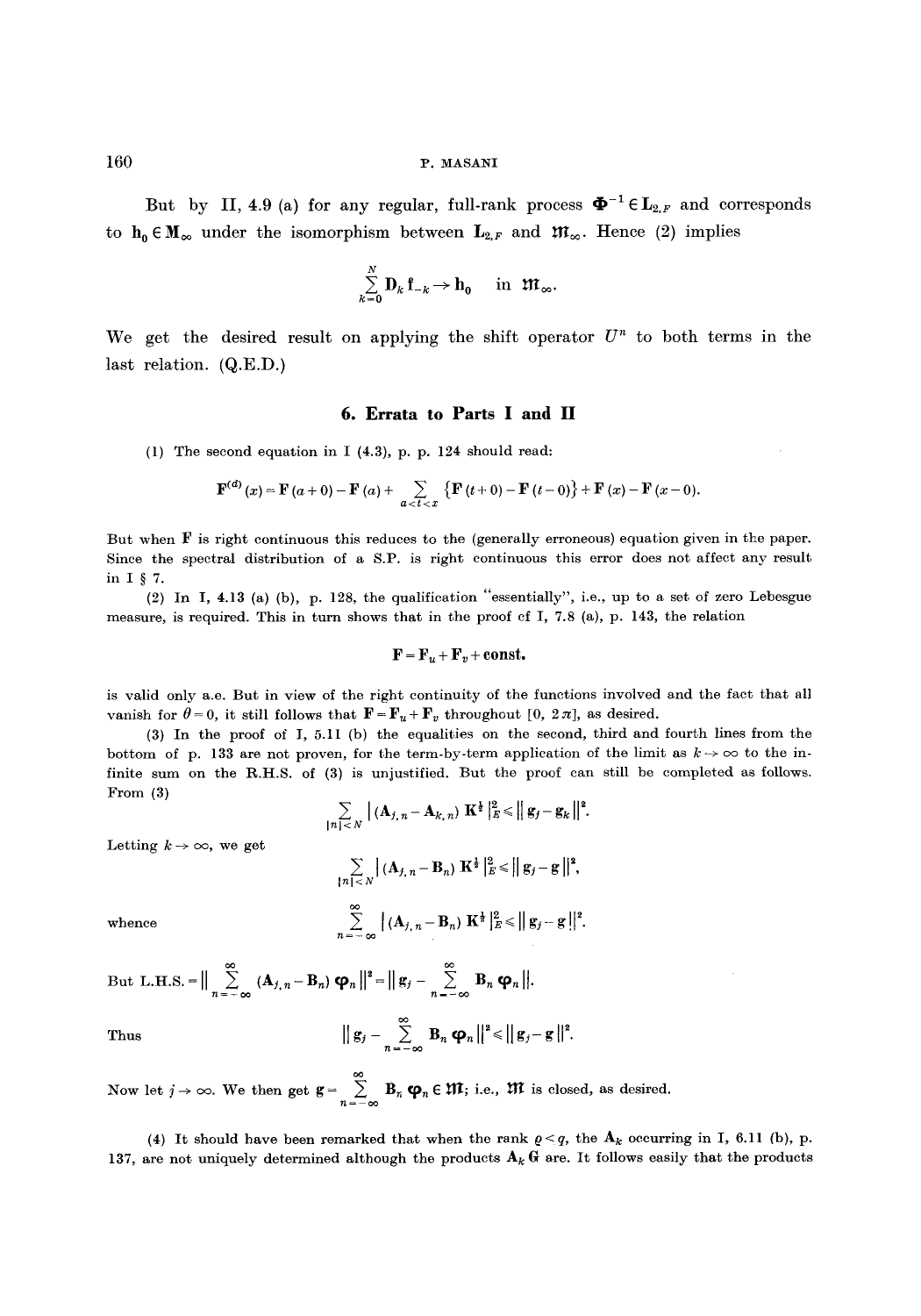$A_k$   $G^{\frac{1}{2}}$  are also uniquely determined. Hence the expression for  $u_n$  in I, 6.11 (b), p. 137, is unequivocal, as is that for the function  $\mathbf{\Phi}$  in I, 7.8 (b), p. 143.

(5) Most of the matrix equations on II, p. 101, are incorrect to the extent that the rows and columns of the block matrix have been transposed. With the following changes, however, the method given for solving the Prediction Problem becomes valid:

- (i) In the matrices  $[\Gamma_{k-j}]$  interchange N and  $-N$  (3 places).
- (ii) The last line of (3) p, 101 should read

$$
= \sum_{j=0}^N \sum_{k=0}^N {\bf B}_j \, {\bf \Gamma}_{k-j} \, {\bf B}_k^* = (\sum_0^N {\bf B}_j \, {\bf f}_{-j}, \sum_0^N {\bf B}_k \, {\bf f}_{-k}),
$$

(iii) The equation following (3) should read

$$
\sum_{0}^{N} \mathbf{B}_{j} \mathbf{f}_{-j} = \mathbf{B}_{0} (\mathbf{f}_{0} + \sum_{1}^{N} \mathbf{B}_{0}^{-1} \mathbf{B}_{j} \mathbf{f}_{-j}) = \mathbf{B}_{0} (\mathbf{f}_{0} - \mathbf{g}).
$$

 $(iv)$  In the subsequent discussion  $(p. 101)$  bottom, p. 102, 1st paragraph) replace the subscript  $N$  by 0.

(6) The following minor errata may be noted:

*Location For Read* 

PART I

 $\frac{1}{2\pi} \int_{0}^{2\pi} \phi(e^{it}) P(r e^{i\theta}, e^{it}) dt,$ 1. P. 116, inequality  $\frac{1}{2\pi} \int_{0}^{2\pi} \phi(e^{it}) P(r e^{i\theta}, e^{it}) dt$ ,  $\frac{1}{2\pi} \int_{0}^{2\pi} \phi(e^{it})^{\delta} P(r e^{i\theta}, e^{it}) dt$ 2. P. 123, formula before 3.13  $d\theta$ 3. P. 123, 3.13 (second line  $n > 0$  and  $n < 0$  $\int_{a}^{b}\mathbf{G}\left( x\right) d\mathbf{\,F}\left( x\right)$ 4. P. 126, 4.9 (c) 5. P. 128, line 7  $d\mathbf{F}(\theta)$   $\mathbf{F}(\theta) d\theta$ 6. P. 128, 4.12  $\theta < \theta < 2\pi$   $0 < \theta < 2\pi$ 7. P, 128, line  $3*(1)$  If  $\overline{F}$  is of bounded variation and 8. P. 130, line 9 produkt product 9. P. 130, 5.4, formula  $[(f^{(j)}, g^{(k)})]$   $[(f^{(j)}, g^{(k)})]$ 10. P. 131, 5.7 (g)  $\delta_{mm}$   $\delta_{mm}$ 11. P. 132, footnote 3 (4.3) (5.3) 12. P. 135, line  $10^*$   $f_n$  f<sub>n</sub> 13.' P. 140, § 7, line 1 so in the so in the 14. P. 148, line  $10^*$   $\delta_{ij}$  I  $\delta_{ij}$ PART II 1. P. 105, line 1  $G_k$   $C_k$ 2. P. 111, line  $2^*$   $L_{\infty}$   $L_{\infty}$ 3. P. 111, line 1\*  $L_{2,F}$   $L_{2,F}$   $L_{2,F}$ 

(1) An asterisk indicates that the line is to be counted from the bottom of the page.